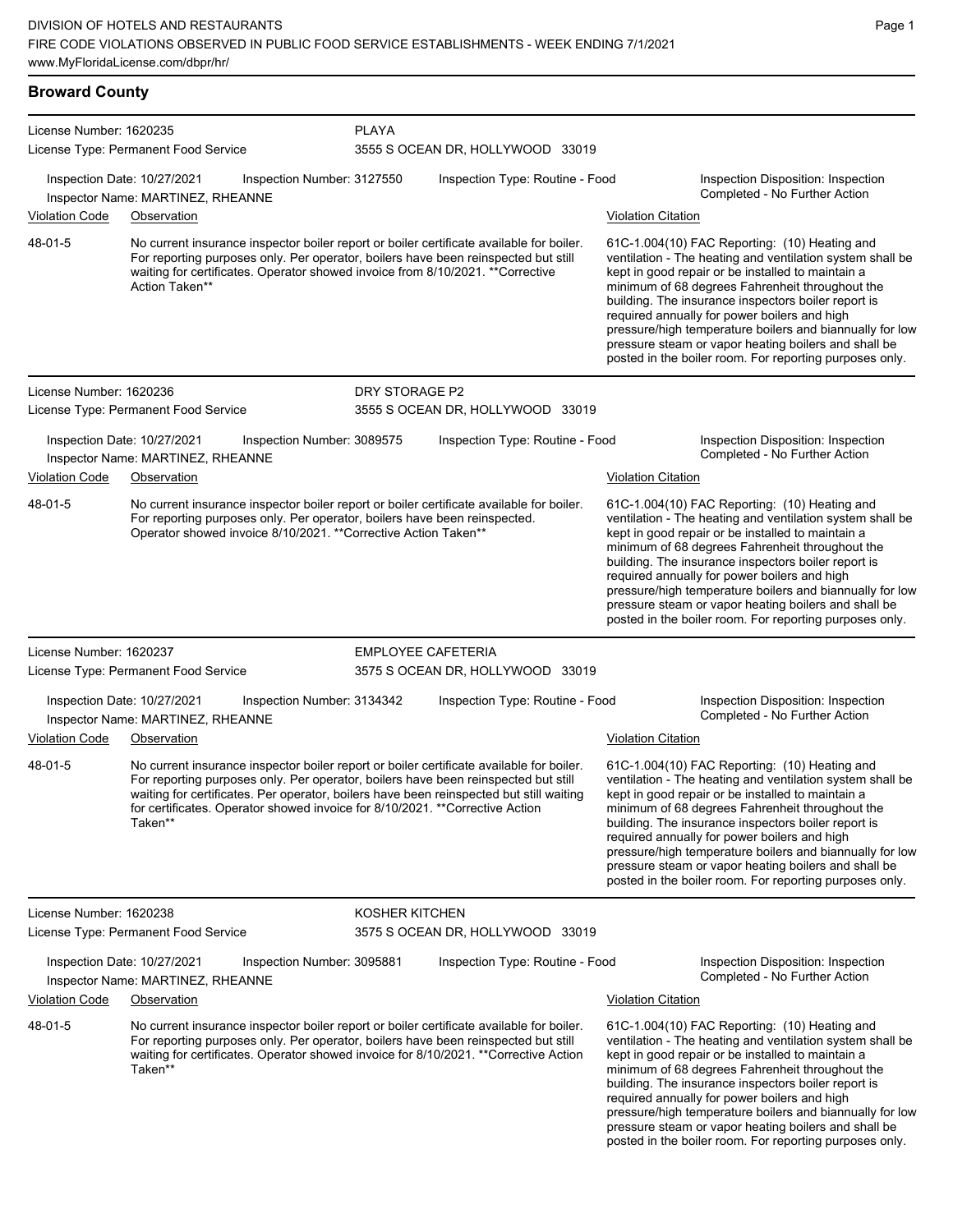**Broward County** License Number: 1620239 License Type: Permanent Food Service BANQUET HALL KITCHEN LEVEL 700 3775 S OCEAN DR, HOLLYWOOD 33019 Inspection Date: 10/27/2021 Inspection Number: 3134343 Inspection Type: Routine - Food Inspection Disposition: Inspection Completed - No Further Action Inspector Name: MARTINEZ, RHEANNE Violation Code Observation Violation Citation No current insurance inspector boiler report or boiler certificate available for boiler. For reporting purposes only. Per operator, boilers have been reinspected but still waiting for the certificates. Operator showed invoice for 8/10/2021. \*\*Corrective Action Taken\*\* 61C-1.004(10) FAC Reporting: (10) Heating and ventilation - The heating and ventilation system shall be kept in good repair or be installed to maintain a minimum of 68 degrees Fahrenheit throughout the building. The insurance inspectors boiler report is required annually for power boilers and high pressure/high temperature boilers and biannually for low pressure steam or vapor heating boilers and shall be posted in the boiler room. For reporting purposes only. 48-01-5 License Number: 1620240 License Type: Permanent Food Service BANQUET HALL MAIN KITCHEN 3575 S OCEAN DR, HOLLYWOOD 33019 Inspection Date: 10/27/2021 Inspection Number: 3121451 Inspection Type: Routine - Food Inspection Disposition: Inspection Inspector Name: MARTINEZ, RHEANNE Violation Code Observation Violation Citation No current insurance inspector boiler report or boiler certificate available for boiler. For reporting purposes only. Per operator, boilers have been reinspected but still waiting for certificates. Operator showed invoice 8/10/2021. \*\*Corrective Action Taken\*\* 61C-1.004(10) FAC Reporting: (10) Heating and ventilation - The heating and ventilation system shall be kept in good repair or be installed to maintain a minimum of 68 degrees Fahrenheit throughout the building. The insurance inspectors boiler report is required annually for power boilers and high pressure/high temperature boilers and biannually for low pressure steam or vapor heating boilers and shall be posted in the boiler room. For reporting purposes only. 48-01-5 License Number: 1620241 License Type: Permanent Food Service GARDE MANGER 1M CONVENTION 3575 S OCEAN DR, HOLLYWOOD 33019 Inspection Date: 10/27/2021 Inspection Number: 3120664 Inspection Type: Routine - Food Inspection Disposition: Inspection Completed - No Further Action Inspector Name: MARTINEZ, RHEANNE Violation Code Observation Violation Citation No current insurance inspector boiler report or boiler certificate available for boiler. For reporting purposes only. Per operator, boilers have been reinspected but still waiting for certificates. Operator showed invoice for 8/10/2021. \*\*Corrective Action Taken\*\* 61C-1.004(10) FAC Reporting: (10) Heating and ventilation - The heating and ventilation system shall be kept in good repair or be installed to maintain a minimum of 68 degrees Fahrenheit throughout the building. The insurance inspectors boiler report is required annually for power boilers and high pressure/high temperature boilers and biannually for low pressure steam or vapor heating boilers and shall be posted in the boiler room. For reporting purposes only. 48-01-5 License Number: 1625242 License Type: Permanent Food Service ACKEE THREE GRILL 8874 MIRAMAR PKWY STE 2, MIRAMAR 33025 Inspection Date: 10/26/2021 Inspection Number: 3111645 Inspection Type: Routine - Food Inspection Disposition: Warning Issued Inspector Name: MARTINEZ, RHEANNE Violation Code Observation Violation Citation Portable fire extinguisher gauge in red zone. For reporting purposes only. Observed fire extinguisher in recharge zone next to unisex bathroom. 509.032(2)(d) FS Reporting: (d) The division, or its agent, shall notify the local firesafety authority or the State Fire Marshal of any readily observable violation of a rule adopted under chapter 633 which relates to public lodging establishments or public food establishments, and the identification of such violation does not require any firesafety inspection certification. For reporting purposes only. 45-02-4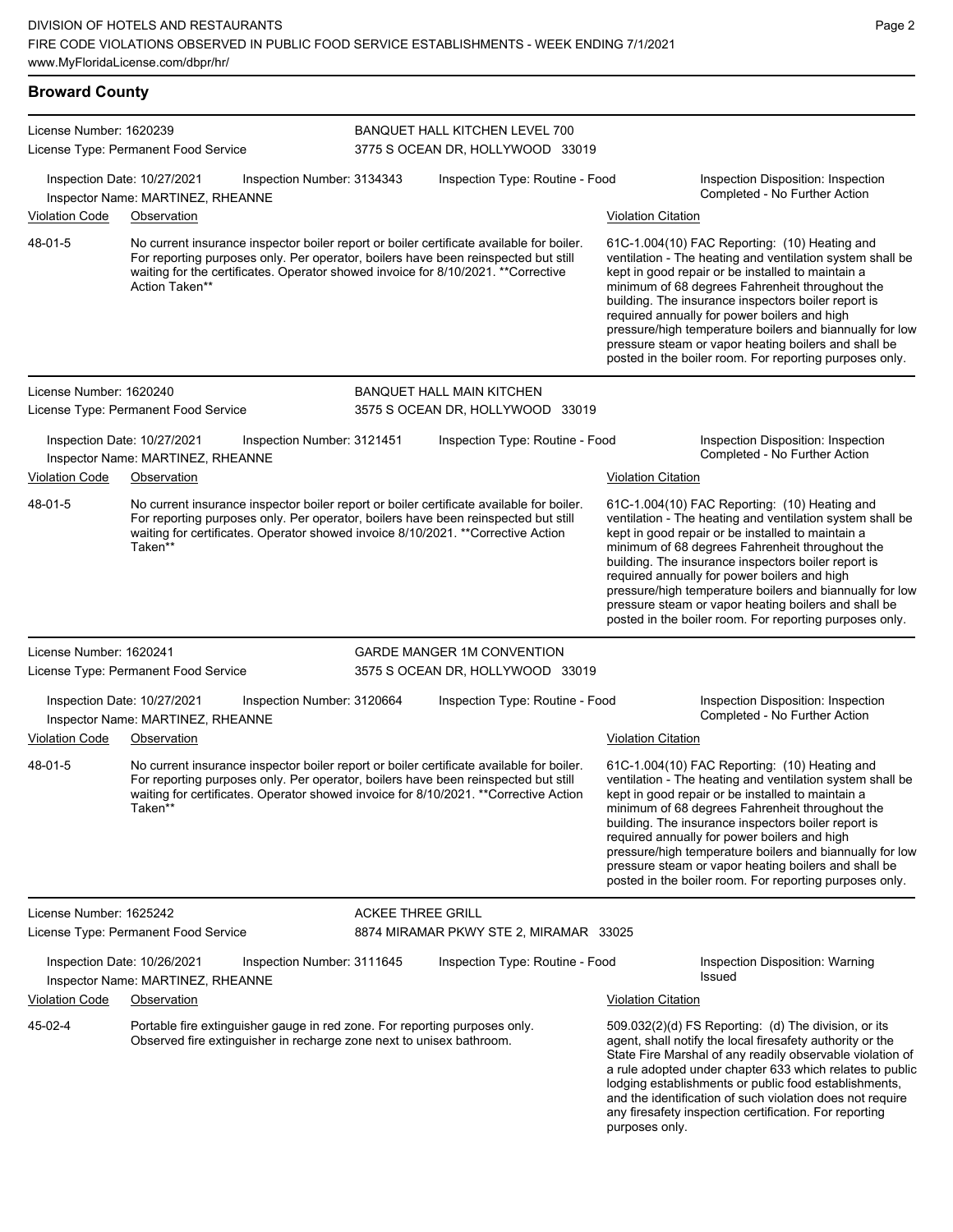| <b>Broward County</b>   |                                                                                                                                                                                                                                                                                                                                             |                                                                                                            |                           |                                                                                                                                                                                                                                                                                                                                                                                                                                                                                                          |
|-------------------------|---------------------------------------------------------------------------------------------------------------------------------------------------------------------------------------------------------------------------------------------------------------------------------------------------------------------------------------------|------------------------------------------------------------------------------------------------------------|---------------------------|----------------------------------------------------------------------------------------------------------------------------------------------------------------------------------------------------------------------------------------------------------------------------------------------------------------------------------------------------------------------------------------------------------------------------------------------------------------------------------------------------------|
| License Number: 1622963 | License Type: Permanent Food Service                                                                                                                                                                                                                                                                                                        | <b>BAWARCHI BIRYANIS - FORT LAUDERDALE</b><br>10190 W SAMPLE RD, CORAL SPRINGS 33065                       |                           |                                                                                                                                                                                                                                                                                                                                                                                                                                                                                                          |
|                         | Inspection Date: 10/26/2021<br>Inspection Number: 3139140<br>Inspector Name: GRAY, ANTHONY                                                                                                                                                                                                                                                  | Inspection Type: Routine - Food                                                                            |                           | Inspection Disposition: Inspection<br>Completed - No Further Action                                                                                                                                                                                                                                                                                                                                                                                                                                      |
| <b>Violation Code</b>   | Observation                                                                                                                                                                                                                                                                                                                                 |                                                                                                            | <b>Violation Citation</b> |                                                                                                                                                                                                                                                                                                                                                                                                                                                                                                          |
| 48-04-4                 | Propane tank (larger than 2.7 lb. water capacity/1 lb. gas capacity) located inside<br>of the building. For reporting purposes only.                                                                                                                                                                                                        |                                                                                                            | purposes only.            | 509.032(2)(d) FS Reporting: (d) The division, or its<br>agent, shall notify the local firesafety authority or the<br>State Fire Marshal of any readily observable violation of<br>a rule adopted under chapter 633 which relates to public<br>lodging establishments or public food establishments,<br>and the identification of such violation does not require<br>any firesafety inspection certification. For reporting                                                                               |
| License Number: 1624200 |                                                                                                                                                                                                                                                                                                                                             | ACHSAH'S DELIGHT BAKERY                                                                                    |                           |                                                                                                                                                                                                                                                                                                                                                                                                                                                                                                          |
|                         | License Type: Permanent Food Service                                                                                                                                                                                                                                                                                                        | 977 SW 71 AVE, NORTH LAUDERDALE 33068                                                                      |                           |                                                                                                                                                                                                                                                                                                                                                                                                                                                                                                          |
|                         | Inspection Date: 10/27/2021<br>Inspection Number: 3121274<br>Inspector Name: ROGERS, VERNEL                                                                                                                                                                                                                                                 | Inspection Type: Routine - Food                                                                            |                           | Inspection Disposition: Emergency<br>order recommended                                                                                                                                                                                                                                                                                                                                                                                                                                                   |
| <b>Violation Code</b>   | Observation                                                                                                                                                                                                                                                                                                                                 |                                                                                                            | <b>Violation Citation</b> |                                                                                                                                                                                                                                                                                                                                                                                                                                                                                                          |
| 46-01-4                 | Marked exit/path to marked exit blocked. For reporting purposes only. Observed<br>Main kitchen exit door being blocked by mop bucket.                                                                                                                                                                                                       |                                                                                                            | purposes only.            | 509.032(2)(d) FS Reporting: (d) The division, or its<br>agent, shall notify the local firesafety authority or the<br>State Fire Marshal of any readily observable violation of<br>a rule adopted under chapter 633 which relates to public<br>lodging establishments or public food establishments,<br>and the identification of such violation does not require<br>any firesafety inspection certification. For reporting                                                                               |
| License Number: 1621453 |                                                                                                                                                                                                                                                                                                                                             | HILTON FT LAUDERDALE BALLROOM & PANTRY                                                                     |                           |                                                                                                                                                                                                                                                                                                                                                                                                                                                                                                          |
|                         | License Type: Permanent Food Service                                                                                                                                                                                                                                                                                                        | 505 N FT LAUDERDALE BEACH BLVD, FORT LAUDERDALE 33304                                                      |                           |                                                                                                                                                                                                                                                                                                                                                                                                                                                                                                          |
| <b>Violation Code</b>   | Inspection Date: 10/26/2021<br>Inspection Number: 3119518<br>Inspector Name: BRANN, JUSTIN<br>Observation                                                                                                                                                                                                                                   | Inspection Type: Routine - Food                                                                            | <b>Violation Citation</b> | Inspection Disposition: Inspection<br>Completed - No Further Action                                                                                                                                                                                                                                                                                                                                                                                                                                      |
| 48-01-5                 | No current insurance inspector boiler report or boiler certificate available for boiler.<br>For reporting purposes only.                                                                                                                                                                                                                    |                                                                                                            |                           | 61C-1.004(10) FAC Reporting: (10) Heating and<br>ventilation - The heating and ventilation system shall be<br>kept in good repair or be installed to maintain a<br>minimum of 68 degrees Fahrenheit throughout the<br>building. The insurance inspectors boiler report is<br>required annually for power boilers and high<br>pressure/high temperature boilers and biannually for low<br>pressure steam or vapor heating boilers and shall be<br>posted in the boiler room. For reporting purposes only. |
| License Number: 1622025 | License Type: Permanent Food Service                                                                                                                                                                                                                                                                                                        | HILTON FORT LAUDERDALE BEACH RESORT LE MARCHE<br>505 N FT LAUDERDALE BEACH BLVD 102, FORT LAUDERDALE 33304 |                           |                                                                                                                                                                                                                                                                                                                                                                                                                                                                                                          |
|                         | Inspection Date: 10/26/2021<br>Inspection Number: 3119517<br>Inspector Name: BRANN, JUSTIN                                                                                                                                                                                                                                                  | Inspection Type: Routine - Food                                                                            |                           | Inspection Disposition: Call Back -<br>Complied                                                                                                                                                                                                                                                                                                                                                                                                                                                          |
| <b>Violation Code</b>   | Observation                                                                                                                                                                                                                                                                                                                                 |                                                                                                            | <b>Violation Citation</b> |                                                                                                                                                                                                                                                                                                                                                                                                                                                                                                          |
| 48-01-5                 | - From initial inspection : No current insurance inspector boiler report or boiler<br>certificate available for boiler. For reporting purposes only. - From follow-up<br>inspection 2021-10-26: No current insurance inspector boiler report or boiler<br>certificate available for boiler. For reporting purposes only. ** Time Extended** |                                                                                                            |                           | 61C-1.004(10) FAC Reporting: (10) Heating and<br>ventilation - The heating and ventilation system shall be<br>kept in good repair or be installed to maintain a<br>minimum of 68 degrees Fahrenheit throughout the<br>building. The insurance inspectors boiler report is<br>required annually for power boilers and high                                                                                                                                                                                |

pressure/high temperature boilers and biannually for low pressure steam or vapor heating boilers and shall be posted in the boiler room. For reporting purposes only.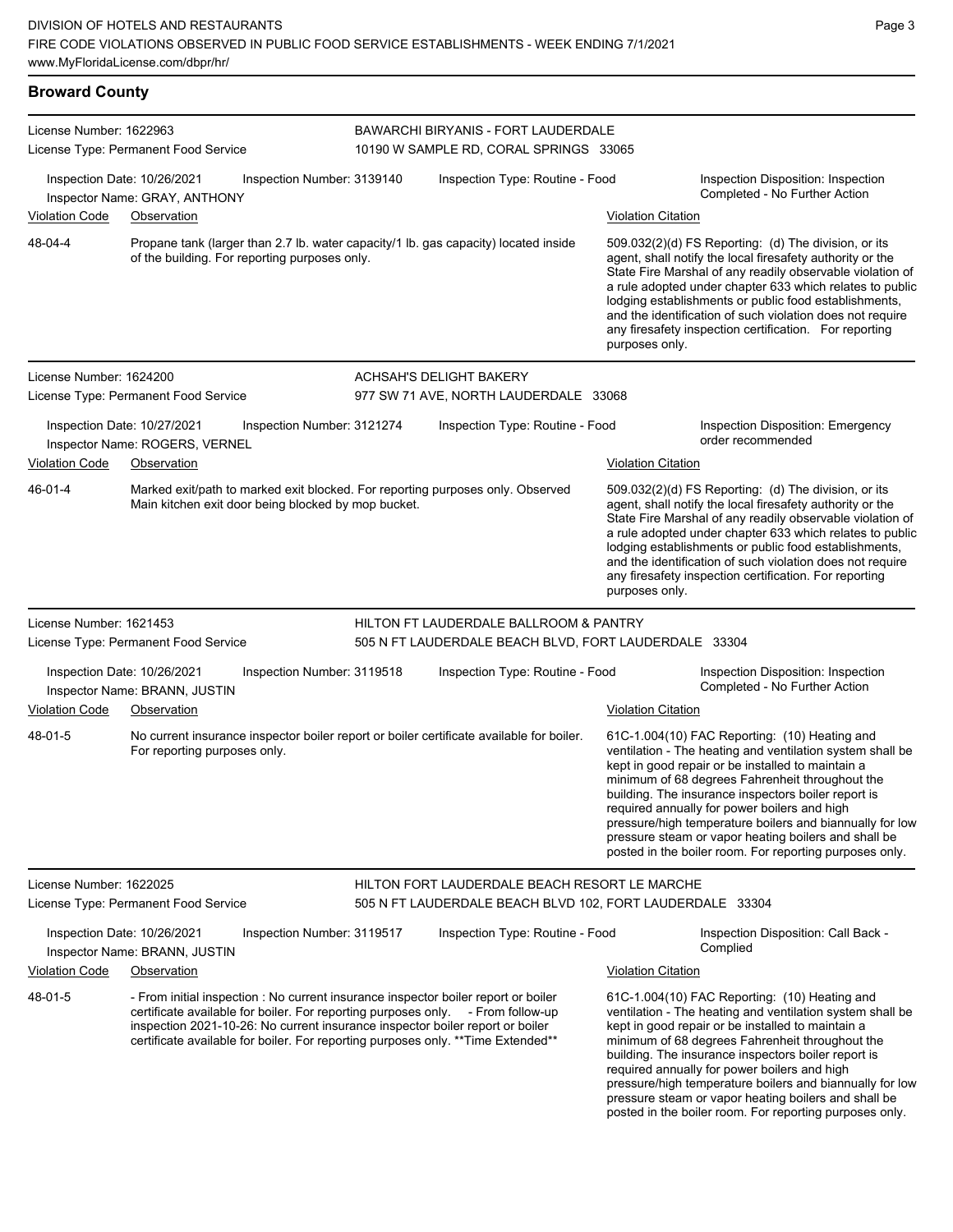# **Broward County**

| License Number: 1621936<br>License Type: Permanent Food Service                                                                                                                                                                      |                                                               | <b>BURGER KING 16438</b>                         |  |                                 |                                                                                                                                                                                                                                                                                                                                                                  |                                                                     |
|--------------------------------------------------------------------------------------------------------------------------------------------------------------------------------------------------------------------------------------|---------------------------------------------------------------|--------------------------------------------------|--|---------------------------------|------------------------------------------------------------------------------------------------------------------------------------------------------------------------------------------------------------------------------------------------------------------------------------------------------------------------------------------------------------------|---------------------------------------------------------------------|
|                                                                                                                                                                                                                                      |                                                               | 4003 W OAKLAND PARK BLVD, LAUDERDALE LAKES 33313 |  |                                 |                                                                                                                                                                                                                                                                                                                                                                  |                                                                     |
|                                                                                                                                                                                                                                      | Inspection Date: 10/29/2021<br>Inspector Name: ROGERS, VERNEL | Inspection Number: 3104594                       |  | Inspection Type: Routine - Food |                                                                                                                                                                                                                                                                                                                                                                  | Inspection Disposition: Inspection<br>Completed - No Further Action |
| <b>Violation Code</b>                                                                                                                                                                                                                | Observation                                                   |                                                  |  |                                 | <b>Violation Citation</b>                                                                                                                                                                                                                                                                                                                                        |                                                                     |
| Marked exit/path to marked exit blocked. For reporting purposes only. Observed<br>46-01-4<br>main kitchen exit door path being blocked by empty boxes and trash can. Operator<br>removed boxes and trash can. ** Corrected On-Site** |                                                               |                                                  |  |                                 | 509.032(2)(d) FS Reporting: (d) The division, or its<br>agent, shall notify the local firesafety authority or the<br>State Fire Marshal of any readily observable violation of<br>a rule adopted under chapter 633 which relates to public<br>lodging establishments or public food establishments,<br>and the identification of such violation does not require |                                                                     |

any firesafety inspection certification. For reporting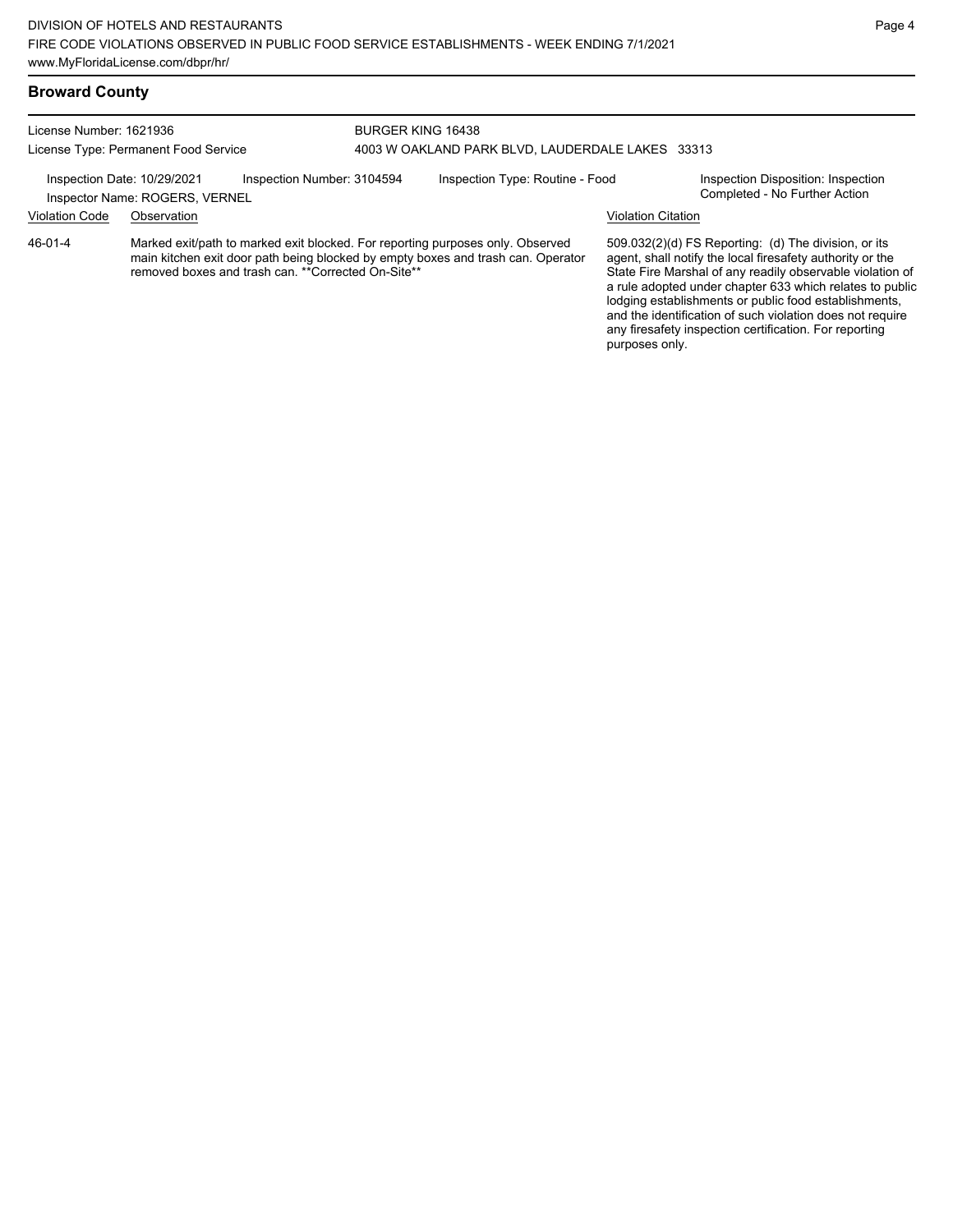# **Charlotte County**

| License Number: 1801761<br>License Type: Permanent Food Service |                                                                                                                          |                            | NACHOS MEXICAN BBO<br>320 N TAMIAMI TRL, PORT CHARLOTTE 33953 |                           |                                                                                                                                                                                                                                                                                                                                                                                                                            |  |  |
|-----------------------------------------------------------------|--------------------------------------------------------------------------------------------------------------------------|----------------------------|---------------------------------------------------------------|---------------------------|----------------------------------------------------------------------------------------------------------------------------------------------------------------------------------------------------------------------------------------------------------------------------------------------------------------------------------------------------------------------------------------------------------------------------|--|--|
| Inspection Date: 10/28/2021                                     | Inspector Name: KEATING, PATRICK                                                                                         | Inspection Number: 3124575 | Inspection Type: Routine - Food                               |                           | Inspection Disposition: Warning<br>Issued                                                                                                                                                                                                                                                                                                                                                                                  |  |  |
| <b>Violation Code</b>                                           | Observation                                                                                                              |                            |                                                               | <b>Violation Citation</b> |                                                                                                                                                                                                                                                                                                                                                                                                                            |  |  |
| 49-05-4                                                         | Flammables stored near a source of ignition. For reporting purposes only.<br>Operator moved item. ** Corrected On-Site** |                            |                                                               | purposes only.            | 509.032(2)(d) FS Reporting: (d) The division, or its<br>agent, shall notify the local firesafety authority or the<br>State Fire Marshal of any readily observable violation of<br>a rule adopted under chapter 633 which relates to public<br>lodging establishments or public food establishments,<br>and the identification of such violation does not require<br>any firesafety inspection certification. For reporting |  |  |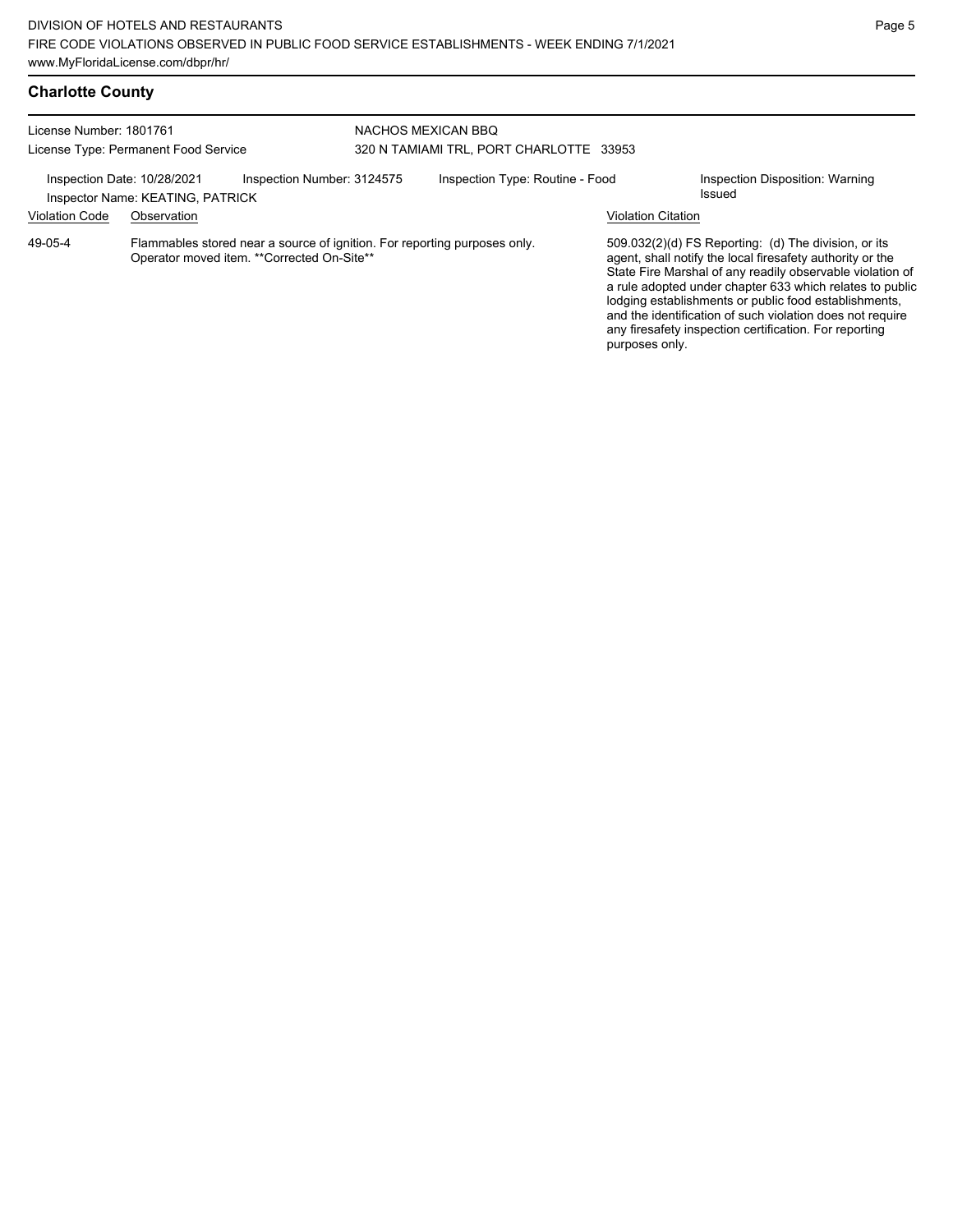| <b>Dade County</b>      |                                                                                                                                                                                                                                                    |                            |                                                                        |                           |                                                                                                                                                                                                                                                                                                                                                                                                                            |
|-------------------------|----------------------------------------------------------------------------------------------------------------------------------------------------------------------------------------------------------------------------------------------------|----------------------------|------------------------------------------------------------------------|---------------------------|----------------------------------------------------------------------------------------------------------------------------------------------------------------------------------------------------------------------------------------------------------------------------------------------------------------------------------------------------------------------------------------------------------------------------|
| License Number: 2336801 | License Type: Permanent Food Service                                                                                                                                                                                                               |                            | MOXY SOUTH BEACH BAR MOXY<br>915-955 WASHINGTON AVE, MIAMI BEACH 33139 |                           |                                                                                                                                                                                                                                                                                                                                                                                                                            |
|                         | Inspection Date: 10/28/2021<br>Inspector Name: WILLIAMS, ALFREDA                                                                                                                                                                                   | Inspection Number: 3136710 | Inspection Type: Routine - Food                                        |                           | Inspection Disposition: Warning<br><b>Issued</b>                                                                                                                                                                                                                                                                                                                                                                           |
| <b>Violation Code</b>   | Observation                                                                                                                                                                                                                                        |                            |                                                                        | <b>Violation Citation</b> |                                                                                                                                                                                                                                                                                                                                                                                                                            |
| 45-02-4                 | Portable fire extinguisher gauge in red zone. For reporting purposes only.<br>Located in prep kitchen.                                                                                                                                             |                            |                                                                        | purposes only.            | 509.032(2)(d) FS Reporting: (d) The division, or its<br>agent, shall notify the local firesafety authority or the<br>State Fire Marshal of any readily observable violation of<br>a rule adopted under chapter 633 which relates to public<br>lodging establishments or public food establishments,<br>and the identification of such violation does not require<br>any firesafety inspection certification. For reporting |
| License Number: 2331228 |                                                                                                                                                                                                                                                    |                            | DELICIAS DE ESPANA 2                                                   |                           |                                                                                                                                                                                                                                                                                                                                                                                                                            |
|                         | License Type: Permanent Food Service                                                                                                                                                                                                               |                            | 7382 - 84 SW 40 ST, MIAMI 33155                                        |                           |                                                                                                                                                                                                                                                                                                                                                                                                                            |
|                         | Inspection Date: 10/28/2021<br>Inspector Name: ELDER, AUDREY                                                                                                                                                                                       | Inspection Number: 3122329 | Inspection Type: Routine - Food                                        |                           | Inspection Disposition: Warning<br>Issued                                                                                                                                                                                                                                                                                                                                                                                  |
| <b>Violation Code</b>   | Observation                                                                                                                                                                                                                                        |                            |                                                                        | <b>Violation Citation</b> |                                                                                                                                                                                                                                                                                                                                                                                                                            |
| 48-04-4                 | Propane tank (larger than 2.7 lb. water capacity/1 lb. gas capacity) located inside<br>of the building. For reporting purposes only.<br>Observed 3 propane tanks across from cook line.                                                            |                            |                                                                        | purposes only.            | 509.032(2)(d) FS Reporting: (d) The division, or its<br>agent, shall notify the local firesafety authority or the<br>State Fire Marshal of any readily observable violation of<br>a rule adopted under chapter 633 which relates to public<br>lodging establishments or public food establishments,<br>and the identification of such violation does not require<br>any firesafety inspection certification. For reporting |
| License Number: 2332367 |                                                                                                                                                                                                                                                    | <b>SOKAI SUSHI BAR</b>     |                                                                        |                           |                                                                                                                                                                                                                                                                                                                                                                                                                            |
|                         | License Type: Permanent Food Service                                                                                                                                                                                                               |                            | 10726 NW 74 STREET, DORAL 33178                                        |                           |                                                                                                                                                                                                                                                                                                                                                                                                                            |
|                         | Inspection Date: 10/22/2021<br>Inspector Name: CABANAS, NATALIE                                                                                                                                                                                    | Inspection Number: 3125648 | Inspection Type: Routine - Food                                        |                           | Inspection Disposition: Call Back -<br>Complied                                                                                                                                                                                                                                                                                                                                                                            |
| <b>Violation Code</b>   | Observation                                                                                                                                                                                                                                        |                            |                                                                        | <b>Violation Citation</b> |                                                                                                                                                                                                                                                                                                                                                                                                                            |
| 45-02-4                 | - From initial inspection : Portable fire extinguisher gauge in red zone. For<br>reporting purposes only. - From follow-up inspection 2021-10-22: Portable fire<br>extinguisher gauge in red zone. For reporting purposes only. ** Time Extended** |                            |                                                                        | purposes only.            | 509.032(2)(d) FS Reporting: (d) The division, or its<br>agent, shall notify the local firesafety authority or the<br>State Fire Marshal of any readily observable violation of<br>a rule adopted under chapter 633 which relates to public<br>lodging establishments or public food establishments,<br>and the identification of such violation does not require<br>any firesafety inspection certification. For reporting |
| License Number: 2322895 |                                                                                                                                                                                                                                                    | <b>HAMMOCKS GRILL</b>      |                                                                        |                           |                                                                                                                                                                                                                                                                                                                                                                                                                            |
|                         | License Type: Permanent Food Service                                                                                                                                                                                                               |                            | 14617 SW 104 ST, MIAMI 33186                                           |                           |                                                                                                                                                                                                                                                                                                                                                                                                                            |
|                         | Inspection Date: 10/27/2021<br>Inspector Name: LODENQUAI, BARRINGTON                                                                                                                                                                               | Inspection Number: 3137425 | Inspection Type: Routine - Food                                        |                           | Inspection Disposition: Warning<br>Issued                                                                                                                                                                                                                                                                                                                                                                                  |
| <b>Violation Code</b>   | Observation                                                                                                                                                                                                                                        |                            |                                                                        | <b>Violation Citation</b> |                                                                                                                                                                                                                                                                                                                                                                                                                            |
| 48-04-4                 | Propane tank (larger than 2.7 lb. water capacity/1 lb. gas capacity) located inside<br>of the building. For reporting purposes only.<br>Observed by the 3 compartment sink. ** Corrected On-Site**                                                 |                            |                                                                        | purposes only.            | 509.032(2)(d) FS Reporting: (d) The division, or its<br>agent, shall notify the local firesafety authority or the<br>State Fire Marshal of any readily observable violation of<br>a rule adopted under chapter 633 which relates to public<br>lodging establishments or public food establishments,<br>and the identification of such violation does not require<br>any firesafety inspection certification. For reporting |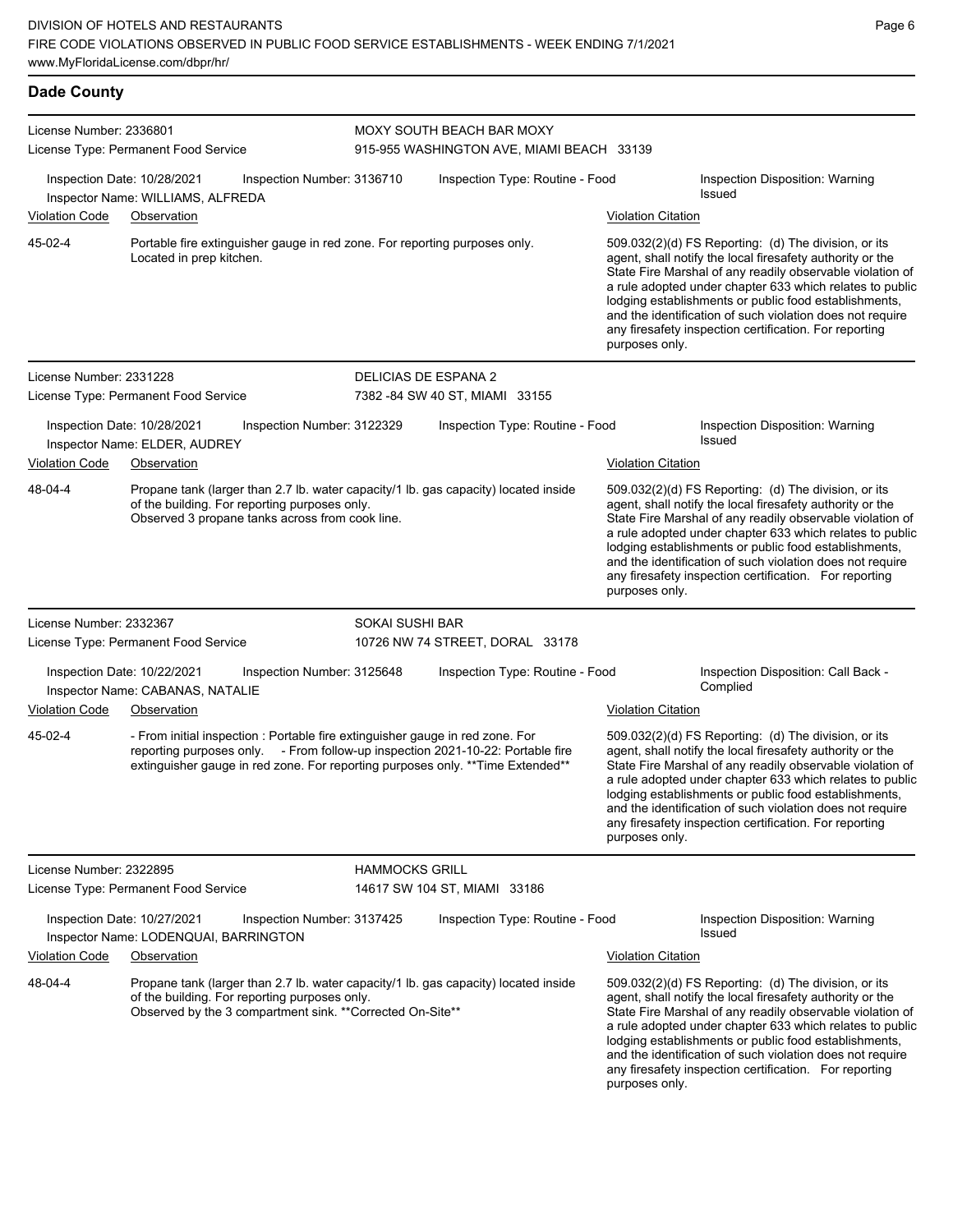| License Number: 2613709 |                                                                                                                         | <b>DOMINO'S #5103</b>      |                                                                                     |                           |                                                                                                                                                                                                                                                                                                                                                                                                                            |
|-------------------------|-------------------------------------------------------------------------------------------------------------------------|----------------------------|-------------------------------------------------------------------------------------|---------------------------|----------------------------------------------------------------------------------------------------------------------------------------------------------------------------------------------------------------------------------------------------------------------------------------------------------------------------------------------------------------------------------------------------------------------------|
|                         | License Type: Permanent Food Service                                                                                    |                            | 870 CASSAT AVE, JACKSONVILLE 32205                                                  |                           |                                                                                                                                                                                                                                                                                                                                                                                                                            |
|                         | Inspection Date: 10/26/2021<br>Inspector Name: ESPINOSA-BECKERT, ILIANA                                                 | Inspection Number: 3102755 | Inspection Type: Routine - Food                                                     |                           | Inspection Disposition: Inspection<br>Completed - No Further Action                                                                                                                                                                                                                                                                                                                                                        |
| <b>Violation Code</b>   | Observation                                                                                                             |                            |                                                                                     | Violation Citation        |                                                                                                                                                                                                                                                                                                                                                                                                                            |
| 46-01-4                 | Marked exit/path to marked exit blocked. For reporting purposes only. Lots of<br>boxes on the way                       |                            |                                                                                     | purposes only.            | 509.032(2)(d) FS Reporting: (d) The division, or its<br>agent, shall notify the local firesafety authority or the<br>State Fire Marshal of any readily observable violation of<br>a rule adopted under chapter 633 which relates to public<br>lodging establishments or public food establishments,<br>and the identification of such violation does not require<br>any firesafety inspection certification. For reporting |
| License Number: 2614023 | License Type: Permanent Food Service                                                                                    |                            | TOMMY MATTHEWS CONVENIENCE STORE<br>1540 WALNUT ST, JACKSONVILLE 32206              |                           |                                                                                                                                                                                                                                                                                                                                                                                                                            |
|                         | Inspection Date: 10/27/2021<br>Inspector Name: ESPINOSA-BECKERT, ILIANA                                                 | Inspection Number: 3106668 | Inspection Type: Routine - Food                                                     |                           | Inspection Disposition: Warning<br>Issued                                                                                                                                                                                                                                                                                                                                                                                  |
| <b>Violation Code</b>   | Observation                                                                                                             |                            |                                                                                     | <b>Violation Citation</b> |                                                                                                                                                                                                                                                                                                                                                                                                                            |
| 45-02-4                 |                                                                                                                         |                            | Portable fire extinguisher gauge in red zone. For reporting purposes only. K class  | purposes only.            | 509.032(2)(d) FS Reporting: (d) The division, or its<br>agent, shall notify the local firesafety authority or the<br>State Fire Marshal of any readily observable violation of<br>a rule adopted under chapter 633 which relates to public<br>lodging establishments or public food establishments,<br>and the identification of such violation does not require<br>any firesafety inspection certification. For reporting |
| License Number: 2614511 |                                                                                                                         |                            | SHA-GAREE'S SEAFOOD & MORE                                                          |                           |                                                                                                                                                                                                                                                                                                                                                                                                                            |
|                         | License Type: Permanent Food Service                                                                                    |                            | 1156 E 21 ST, JACKSONVILLE 32206                                                    |                           |                                                                                                                                                                                                                                                                                                                                                                                                                            |
|                         | Inspection Date: 10/27/2021<br>Inspector Name: ESPINOSA-BECKERT, ILIANA                                                 | Inspection Number: 3111360 | Inspection Type: Routine - Food                                                     |                           | Inspection Disposition: Administrative<br>complaint recommended                                                                                                                                                                                                                                                                                                                                                            |
| <b>Violation Code</b>   | Observation                                                                                                             |                            |                                                                                     | Violation Citation        |                                                                                                                                                                                                                                                                                                                                                                                                                            |
| 48-04-4                 | of the building. For reporting purposes only. In storage closet/walk in cooler. Mgr<br>removed it **Corrected On-Site** |                            | Propane tank (larger than 2.7 lb. water capacity/1 lb. gas capacity) located inside | purposes only.            | 509.032(2)(d) FS Reporting: (d) The division, or its<br>agent, shall notify the local firesafety authority or the<br>State Fire Marshal of any readily observable violation of<br>a rule adopted under chapter 633 which relates to public<br>lodging establishments or public food establishments,<br>and the identification of such violation does not require<br>any firesafety inspection certification. For reporting |
| License Number: 2614730 |                                                                                                                         | <b>MAGNUSON HOTEL</b>      |                                                                                     |                           |                                                                                                                                                                                                                                                                                                                                                                                                                            |
|                         | License Type: Permanent Food Service                                                                                    |                            | 2228 PHILLIPS HWY, JACKSONVILLE 32207                                               |                           |                                                                                                                                                                                                                                                                                                                                                                                                                            |
|                         | Inspection Date: 10/27/2021                                                                                             | Inspection Number: 3119722 | Inspection Type: Routine - Food                                                     |                           | Inspection Disposition: Inspection                                                                                                                                                                                                                                                                                                                                                                                         |

Inspector Name: YOUNG, JENNIFER **Completed - No Further Action** 

Violation Code Observation Violation Citation No current insurance inspector boiler report or boiler certificate available for boiler. For reporting purposes only. Boiler certificate expired 4/24/21 48-01-5

61C-1.004(10) FAC Reporting: (10) Heating and ventilation - The heating and ventilation system shall be kept in good repair or be installed to maintain a minimum of 68 degrees Fahrenheit throughout the building. The insurance inspectors boiler report is required annually for power boilers and high pressure/high temperature boilers and biannually for low pressure steam or vapor heating boilers and shall be posted in the boiler room. For reporting purposes only.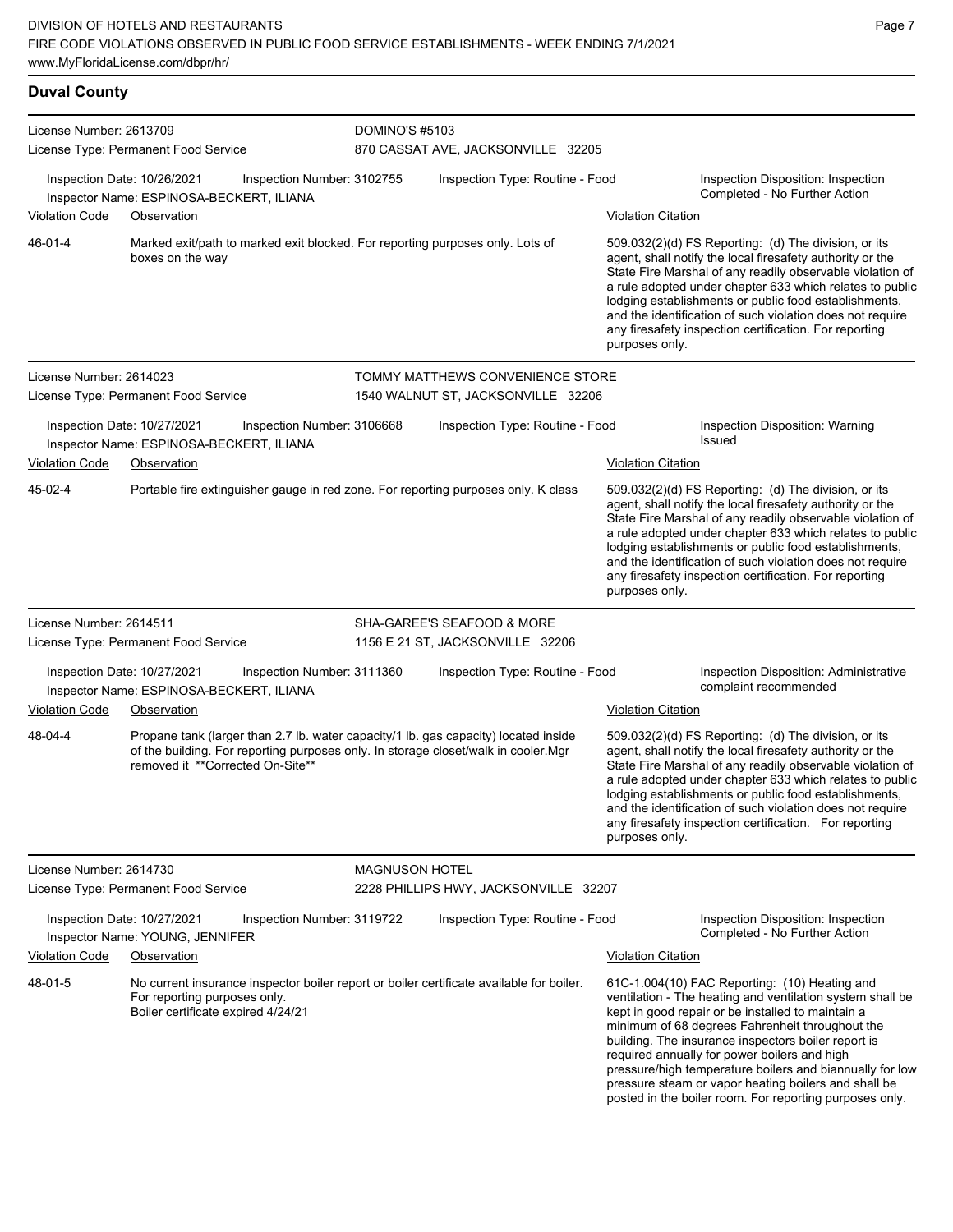| <b>Duval County</b>                                                                                                                                                                                                 |                                                                   |                                                                          |                                               |                                                                                                                                                                                                                                            |                           |                                                                                                                                                                                                                                                                                                                                                                                                                                                                                                          |  |
|---------------------------------------------------------------------------------------------------------------------------------------------------------------------------------------------------------------------|-------------------------------------------------------------------|--------------------------------------------------------------------------|-----------------------------------------------|--------------------------------------------------------------------------------------------------------------------------------------------------------------------------------------------------------------------------------------------|---------------------------|----------------------------------------------------------------------------------------------------------------------------------------------------------------------------------------------------------------------------------------------------------------------------------------------------------------------------------------------------------------------------------------------------------------------------------------------------------------------------------------------------------|--|
| License Number: 2614982                                                                                                                                                                                             |                                                                   |                                                                          | <b>NORDSTROM BAZILLE</b>                      |                                                                                                                                                                                                                                            |                           |                                                                                                                                                                                                                                                                                                                                                                                                                                                                                                          |  |
|                                                                                                                                                                                                                     | License Type: Permanent Food Service                              |                                                                          |                                               | 4835 TOWN CROSSING DR, JACKSONVILLE 32246                                                                                                                                                                                                  |                           |                                                                                                                                                                                                                                                                                                                                                                                                                                                                                                          |  |
|                                                                                                                                                                                                                     | Inspection Date: 10/28/2021<br>Inspector Name: FICHTER, GARRICK   | Inspection Number: 3120416                                               | Inspection Type: Routine - Food               |                                                                                                                                                                                                                                            |                           | Inspection Disposition: Warning<br>Issued                                                                                                                                                                                                                                                                                                                                                                                                                                                                |  |
| <b>Violation Code</b>                                                                                                                                                                                               | Observation                                                       |                                                                          |                                               |                                                                                                                                                                                                                                            | <b>Violation Citation</b> |                                                                                                                                                                                                                                                                                                                                                                                                                                                                                                          |  |
| 48-01-5                                                                                                                                                                                                             | For reporting purposes only.<br>certificate to arrive.            | had recently had the new inspection completed and was waiting on the new |                                               | No current insurance inspector boiler report or boiler certificate available for boiler.<br>Boiler certificate expired on 09/02/2021. Maintenance personnel stated that they                                                               |                           | 61C-1.004(10) FAC Reporting: (10) Heating and<br>ventilation - The heating and ventilation system shall be<br>kept in good repair or be installed to maintain a<br>minimum of 68 degrees Fahrenheit throughout the<br>building. The insurance inspectors boiler report is<br>required annually for power boilers and high<br>pressure/high temperature boilers and biannually for low<br>pressure steam or vapor heating boilers and shall be<br>posted in the boiler room. For reporting purposes only. |  |
| License Number: 2615410                                                                                                                                                                                             |                                                                   |                                                                          | <b>BIGGIE'S PIZZA</b>                         |                                                                                                                                                                                                                                            |                           |                                                                                                                                                                                                                                                                                                                                                                                                                                                                                                          |  |
|                                                                                                                                                                                                                     | License Type: Permanent Food Service                              |                                                                          | 13423 BEACH BLVD UNIT 203, JACKSONVILLE 32246 |                                                                                                                                                                                                                                            |                           |                                                                                                                                                                                                                                                                                                                                                                                                                                                                                                          |  |
|                                                                                                                                                                                                                     | Inspection Date: 10/26/2021<br>Inspector Name: FICHTER, GARRICK   | Inspection Number: 3092750                                               |                                               | Inspection Type: Routine - Food                                                                                                                                                                                                            |                           | Inspection Disposition: Warning<br>Issued                                                                                                                                                                                                                                                                                                                                                                                                                                                                |  |
| <b>Violation Code</b>                                                                                                                                                                                               | Observation                                                       |                                                                          |                                               |                                                                                                                                                                                                                                            | <b>Violation Citation</b> |                                                                                                                                                                                                                                                                                                                                                                                                                                                                                                          |  |
| 45-02-4<br>Portable fire extinguisher gauge in red zone. For reporting purposes only.<br>Fire extinguisher on wall between dish area and office has a gauge in the red.                                             |                                                                   |                                                                          |                                               |                                                                                                                                                                                                                                            | purposes only.            | 509.032(2)(d) FS Reporting: (d) The division, or its<br>agent, shall notify the local firesafety authority or the<br>State Fire Marshal of any readily observable violation of<br>a rule adopted under chapter 633 which relates to public<br>lodging establishments or public food establishments,<br>and the identification of such violation does not require<br>any firesafety inspection certification. For reporting                                                                               |  |
| License Number: 2615645                                                                                                                                                                                             |                                                                   |                                                                          | <b>MODU RAMEN</b>                             |                                                                                                                                                                                                                                            |                           |                                                                                                                                                                                                                                                                                                                                                                                                                                                                                                          |  |
|                                                                                                                                                                                                                     | License Type: Permanent Food Service                              |                                                                          |                                               | 8602 BAYMEADOWS RD UNIT 24, JACKSONVILLE 32256                                                                                                                                                                                             |                           |                                                                                                                                                                                                                                                                                                                                                                                                                                                                                                          |  |
|                                                                                                                                                                                                                     | Inspection Date: 10/28/2021<br>Inspector Name: JEFFERS, MARY-BETH | Inspection Number: 3115666                                               |                                               | Inspection Type: Routine - Food                                                                                                                                                                                                            |                           | Inspection Disposition: Administrative<br>complaint recommended                                                                                                                                                                                                                                                                                                                                                                                                                                          |  |
| <b>Violation Code</b>                                                                                                                                                                                               | Observation                                                       |                                                                          |                                               |                                                                                                                                                                                                                                            | <b>Violation Citation</b> |                                                                                                                                                                                                                                                                                                                                                                                                                                                                                                          |  |
| Propane tank (larger than 2.7 lb. water capacity/1 lb. gas capacity) located inside<br>48-04-4<br>of the building. For reporting purposes only.<br>Propane tank larger than 2.7 lbs stored in dry food storage room |                                                                   |                                                                          |                                               | 509.032(2)(d) FS Reporting: (d) The division, or its<br>agent, shall notify the local firesafety authority or the<br>State Fire Marshal of any readily observable violation of<br>a rule adopted under chapter 633 which relates to public |                           |                                                                                                                                                                                                                                                                                                                                                                                                                                                                                                          |  |

lodging establishments or public food establishments, and the identification of such violation does not require any firesafety inspection certification. For reporting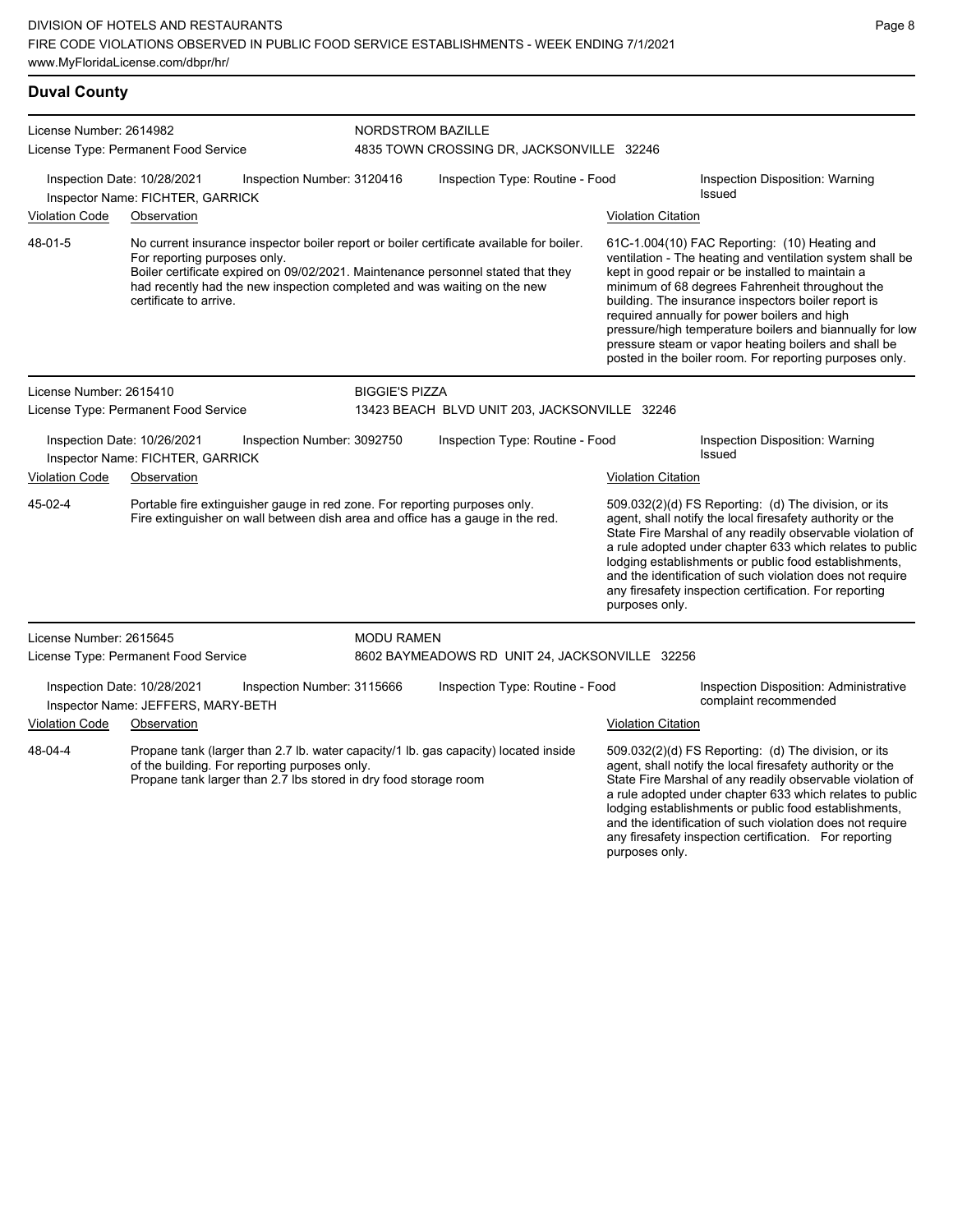## **Flagler County**

45-04-4

License Number: 2800798 License Type: Permanent Food Service

### EL POLLO COLORAO 227 ST JOE PLAZA DR STE A, PALM COAST 32164

Inspection Date: 10/27/2021 Inspection Number: 3111781 Inspection Type: Routine - Food Inspection Disposition: Warning

Inspector Name: BADDING, MELANIE

## Violation Code Observation Violation Citation

Use of cooking equipment producing grease laden vapors/smoke with no hood suppression system installed. Notified Fire AHJ. For reporting purposes only. Range in back of kitchen with no hood, also two fryers to the left of the rotisserie with no hood. Person in charge states is currently under construction, has new hood that will be installed soon. \*\*Repeat Violation\*\*

509.032(2)(d) FS Reporting: (d) The division, or its agent, shall notify the local firesafety authority or the State Fire Marshal of any readily observable violation of a rule adopted under chapter 633 which relates to public lodging establishments or public food establishments, and the identification of such violation does not require any firesafety inspection certification. For reporting purposes only.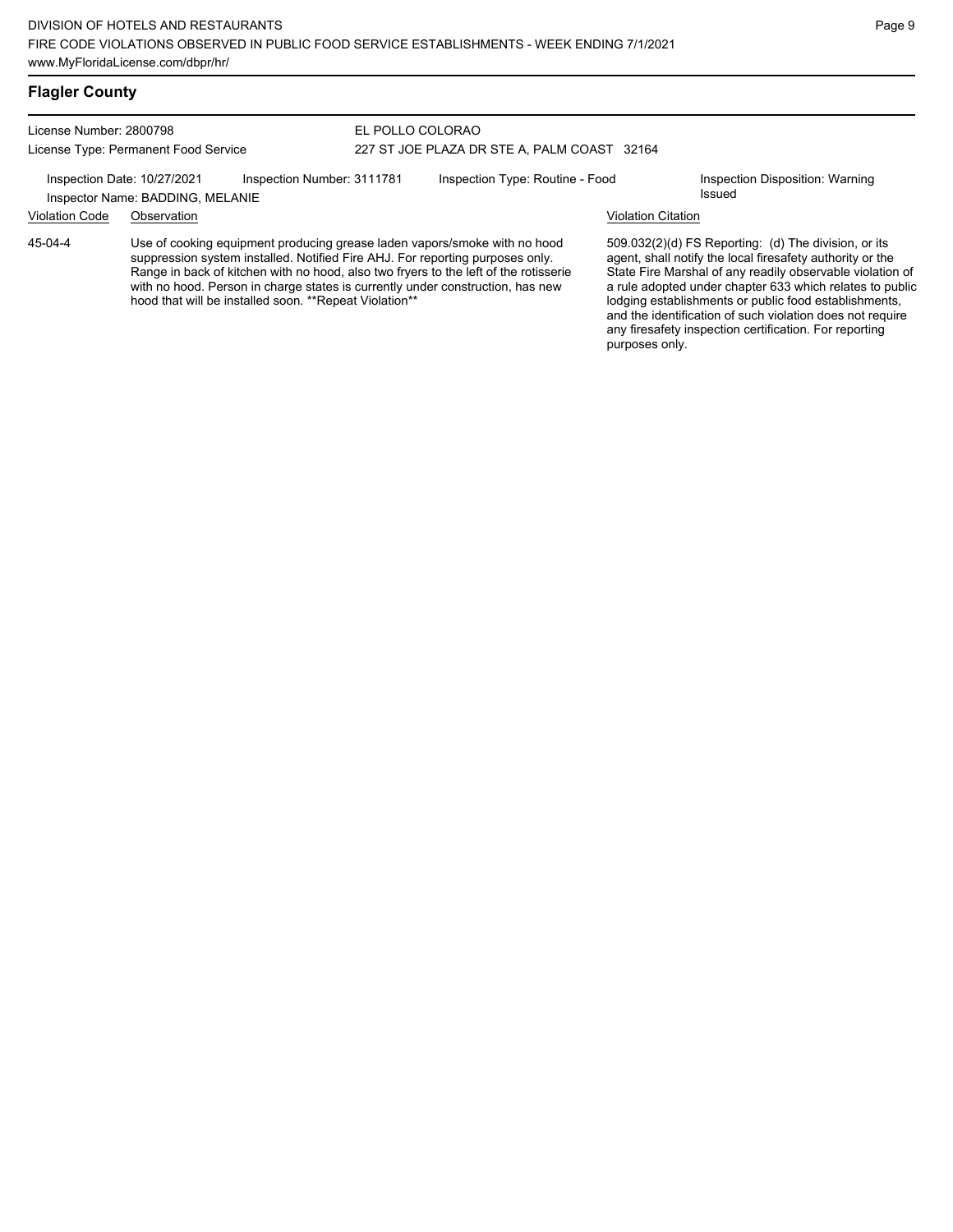## **Hillsborough County**

| License Number: 3953241<br>License Type: Mobile Food Dispensing Vehicle                         |                                                              |                                                               | <b>TRISTANS AMAZING BITES</b><br>5224 S DALE MABRY HWY, TAMPA 33611 |                                                                                   |                           |                                                                                                                                                                                                                                                                                                                                                                                                                            |  |
|-------------------------------------------------------------------------------------------------|--------------------------------------------------------------|---------------------------------------------------------------|---------------------------------------------------------------------|-----------------------------------------------------------------------------------|---------------------------|----------------------------------------------------------------------------------------------------------------------------------------------------------------------------------------------------------------------------------------------------------------------------------------------------------------------------------------------------------------------------------------------------------------------------|--|
| Inspection Date: 10/27/2021<br>Inspection Number: 1245535<br>Inspector Name: KLUSENDORF, JEANNE |                                                              |                                                               |                                                                     | Inspection Type: Food-Licensing Inspection                                        |                           | Inspection Disposition: Inspection<br>Completed - No Further Action                                                                                                                                                                                                                                                                                                                                                        |  |
| <b>Violation Code</b>                                                                           | Observation                                                  |                                                               |                                                                     |                                                                                   | <b>Violation Citation</b> |                                                                                                                                                                                                                                                                                                                                                                                                                            |  |
| 45-01-4                                                                                         | extinguisher, picking up today.                              |                                                               |                                                                     | No portable fire extinguisher present. For reporting purposes only. Owner ordered | purposes only.            | 509.032(2)(d) FS Reporting: (d) The division, or its<br>agent, shall notify the local firesafety authority or the<br>State Fire Marshal of any readily observable violation of<br>a rule adopted under chapter 633 which relates to public<br>lodging establishments or public food establishments,<br>and the identification of such violation does not require<br>any firesafety inspection certification. For reporting |  |
| License Number: 3918192                                                                         |                                                              |                                                               | CHINA <sub>1</sub>                                                  |                                                                                   |                           |                                                                                                                                                                                                                                                                                                                                                                                                                            |  |
|                                                                                                 | License Type: Permanent Food Service                         |                                                               |                                                                     | 4350 W WATER AVE STE 103, TAMPA 33614                                             |                           |                                                                                                                                                                                                                                                                                                                                                                                                                            |  |
|                                                                                                 | Inspection Date: 10/26/2021<br>Inspector Name: JAIME, ANTONY | Inspection Number: 3097077                                    |                                                                     | Inspection Type: Routine - Food                                                   |                           | Inspection Disposition: Inspection<br>Completed - No Further Action                                                                                                                                                                                                                                                                                                                                                        |  |
| <b>Violation Code</b>                                                                           | Observation                                                  |                                                               |                                                                     |                                                                                   | <b>Violation Citation</b> |                                                                                                                                                                                                                                                                                                                                                                                                                            |  |
| 49-05-4                                                                                         |                                                              | Increase in seating from 0 to 8. For reporting purposes only. |                                                                     |                                                                                   |                           | 509.032(2)(d) FS Reporting: (d) The division, or its<br>agent, shall notify the local firesafety authority or the<br>State Fire Marshal of any readily observable violation of<br>a rule adopted under chapter 633 which relates to public<br>lodging establishments or public food establishments,                                                                                                                        |  |

and the identification of such violation does not require any firesafety inspection certification. For reporting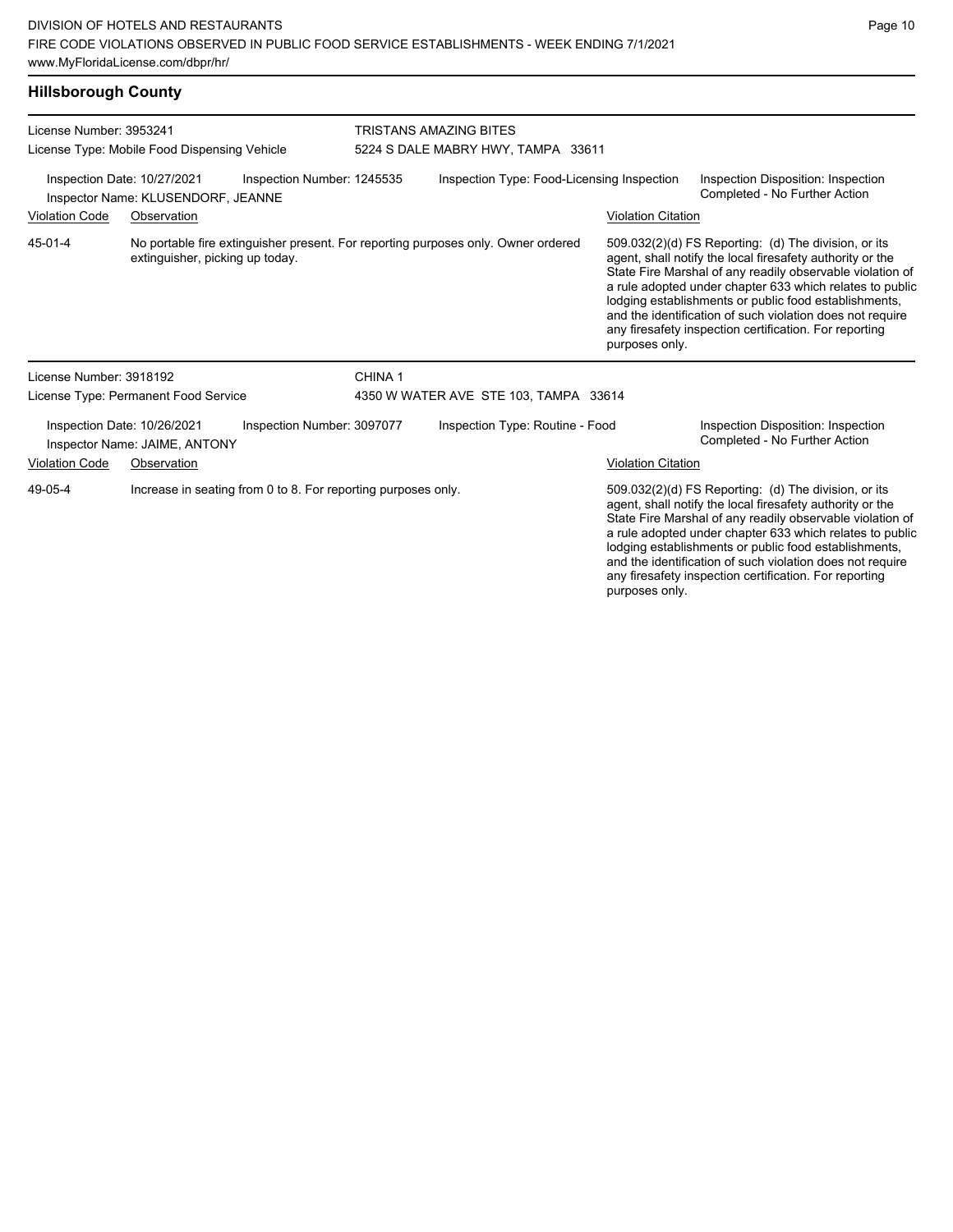# **Lee County**

#### License Number: 4607286 License Type: Permanent Food Service EMBER KOREAN STEAKHOUSE 7091 COLLEGE PKWY STE 9, FORT MYERS 33907 Inspection Date: 10/28/2021 Inspection Number: 3097481 Inspection Type: Routine - Food Inspection Disposition: Inspection<br>Inspector Name: ORDONEZ ADADBELLA Inspector Name: ORDONEZ, ADADBELLA Violation Code Observation Violation Citation Portable fire extinguisher gauge in red zone. For reporting purposes only. Fire extinguisher across from dish washer. 509.032(2)(d) FS Reporting: (d) The division, or its agent, shall notify the local firesafety authority or the State Fire Marshal of any readily observable violation of a rule adopted under chapter 633 which relates to public lodging establishments or public food establishments, and the identification of such violation does not require any firesafety inspection certification. For reporting purposes only. 45-02-4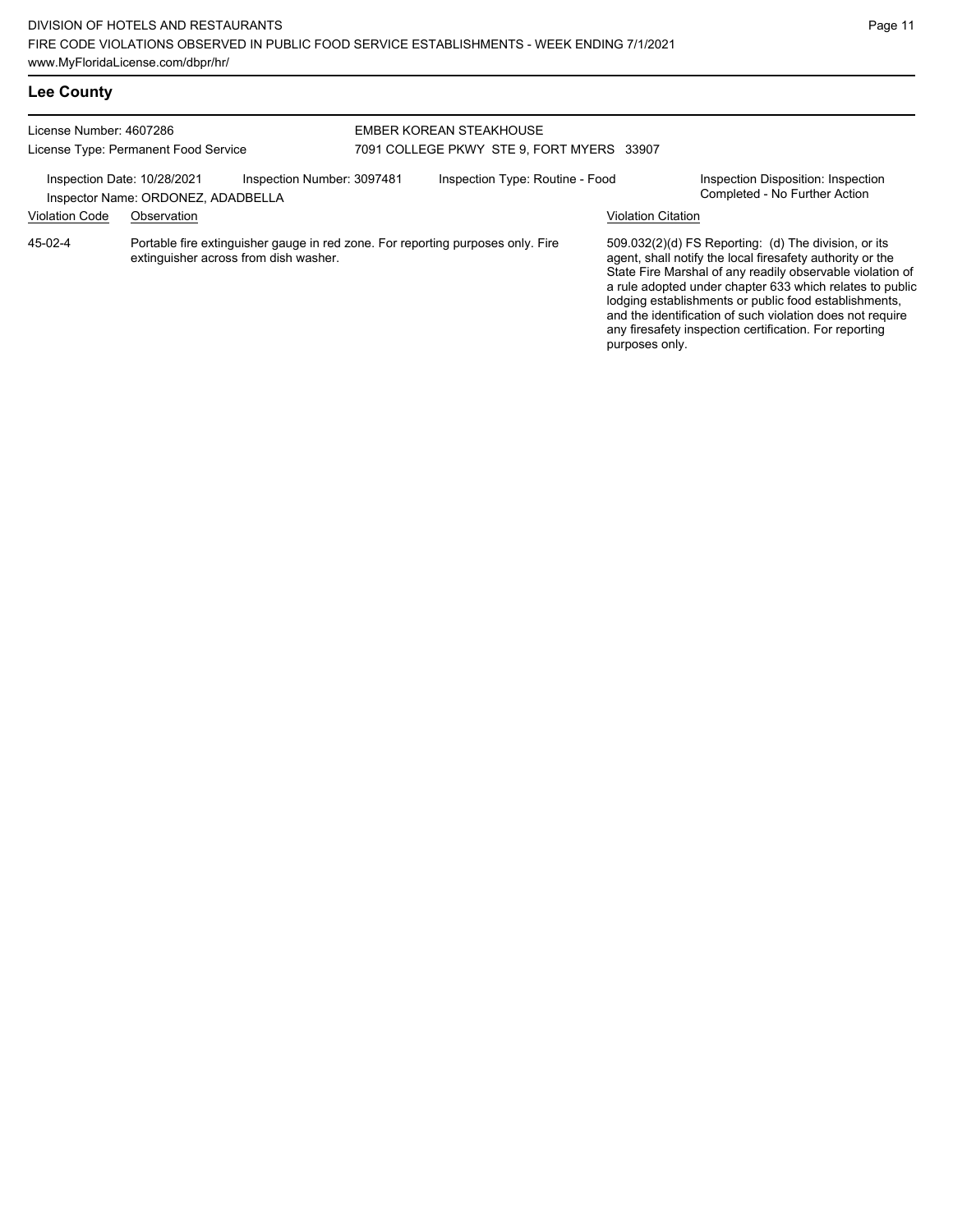MIRANDA'S

## **Leon County**

License Number: 4703835 License Type: Permanent Food Service

# 5323 W TENNESSEE ST, TALLAHASSEE 32304

Inspection Date: 10/27/2021 Inspection Number: 3130724 Inspection Type: Routine - Food Inspection Disposition: Call Back -

## Inspector Name: CHARLES, BRENDA **Inspector Name:** Complied

# Violation Code Observation Violation Citation

- From initial inspection : Propane tank (larger than 2.7 lb. water capacity/1 lb. gas capacity) located inside of the building. For reporting purposes only. \*\*Repeat Violation\*\* - From follow-up inspection 2021-10-27: Propane tank (larger that - From follow-up inspection 2021-10-27: Propane tank (larger than 2.7 lb. water capacity/1 lb. gas capacity) located inside of the building. For reporting purposes only. \*\*Time Extended\*\* 48-04-4

509.032(2)(d) FS Reporting: (d) The division, or its agent, shall notify the local firesafety authority or the State Fire Marshal of any readily observable violation of a rule adopted under chapter 633 which relates to public lodging establishments or public food establishments, and the identification of such violation does not require any firesafety inspection certification. For reporting purposes only.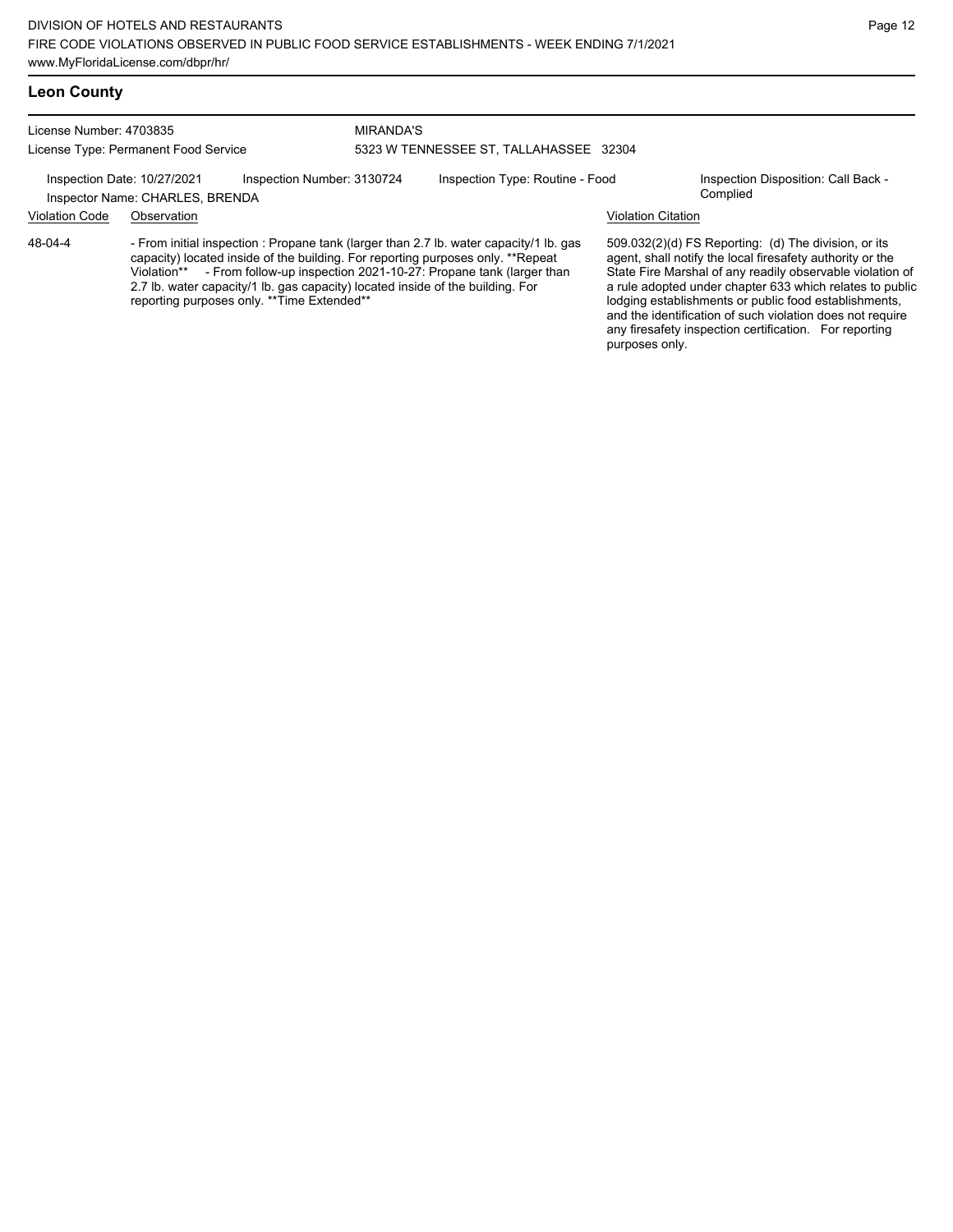| <b>Marion County</b>                 |                                                                 |                                                                                                                                                            |                            |                       |                                 |                           |                                                                                                                                                                                                                                                                                                                                                                                                                            |
|--------------------------------------|-----------------------------------------------------------------|------------------------------------------------------------------------------------------------------------------------------------------------------------|----------------------------|-----------------------|---------------------------------|---------------------------|----------------------------------------------------------------------------------------------------------------------------------------------------------------------------------------------------------------------------------------------------------------------------------------------------------------------------------------------------------------------------------------------------------------------------|
| License Number: 5202374              |                                                                 |                                                                                                                                                            |                            | YESTERDAYS RESTAURANT |                                 |                           |                                                                                                                                                                                                                                                                                                                                                                                                                            |
| License Type: Permanent Food Service |                                                                 |                                                                                                                                                            | 5174 NW 26 ST, OCALA 34482 |                       |                                 |                           |                                                                                                                                                                                                                                                                                                                                                                                                                            |
|                                      | Inspection Date: 10/26/2021<br>Inspector Name: GARNER, DHANIQUA | Inspection Number: 3110930                                                                                                                                 |                            |                       | Inspection Type: Routine - Food |                           | Inspection Disposition: Inspection<br>Completed - No Further Action                                                                                                                                                                                                                                                                                                                                                        |
| <b>Violation Code</b>                | Observation                                                     |                                                                                                                                                            |                            |                       |                                 | <b>Violation Citation</b> |                                                                                                                                                                                                                                                                                                                                                                                                                            |
| 45-02-4                              | "re-charge" zone.                                               | Portable fire extinguisher gauge in red zone. For reporting purposes only.<br>Observed fire extinguisher in dry storage area across from walk-in cooler in |                            |                       |                                 | purposes only.            | 509.032(2)(d) FS Reporting: (d) The division, or its<br>agent, shall notify the local firesafety authority or the<br>State Fire Marshal of any readily observable violation of<br>a rule adopted under chapter 633 which relates to public<br>lodging establishments or public food establishments,<br>and the identification of such violation does not require<br>any firesafety inspection certification. For reporting |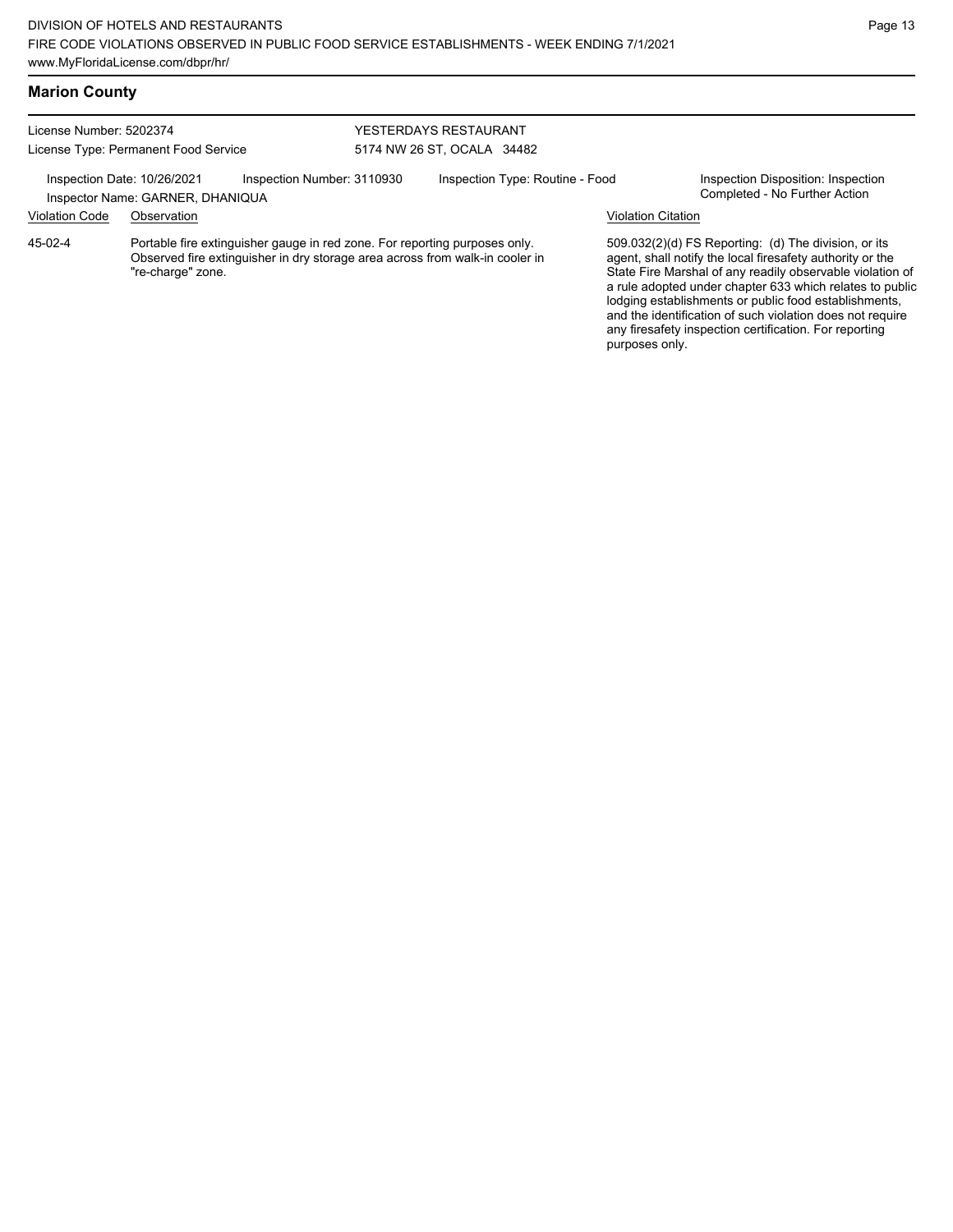| License Number: 5301803<br>License Type: Permanent Food Service |                                 | JUPITER ISLAND CLUB - BEACH CLUB<br>1 ESTRADA RD. HOBE SOUND 33455 |                                                                                       |                           |                                                                                                                                                                                                                                                                                                                                                                                                                            |
|-----------------------------------------------------------------|---------------------------------|--------------------------------------------------------------------|---------------------------------------------------------------------------------------|---------------------------|----------------------------------------------------------------------------------------------------------------------------------------------------------------------------------------------------------------------------------------------------------------------------------------------------------------------------------------------------------------------------------------------------------------------------|
| Inspection Date: 10/26/2021                                     | Inspector Name: ROTONDI, VICTOR | Inspection Number: 3114479                                         | Inspection Type: Routine - Food                                                       |                           | Inspection Disposition: Inspection<br>Completed - No Further Action                                                                                                                                                                                                                                                                                                                                                        |
| <b>Violation Code</b>                                           | Observation                     |                                                                    |                                                                                       | <b>Violation Citation</b> |                                                                                                                                                                                                                                                                                                                                                                                                                            |
| 47-03-4                                                         |                                 | door not set properly/by dishmachine area.                         | Observed electrical wiring in disrepair. For reporting purposes only electrical panel | purposes only.            | 509.032(2)(d) FS Reporting: (d) The division, or its<br>agent, shall notify the local firesafety authority or the<br>State Fire Marshal of any readily observable violation of<br>a rule adopted under chapter 633 which relates to public<br>lodging establishments or public food establishments,<br>and the identification of such violation does not require<br>any firesafety inspection certification. For reporting |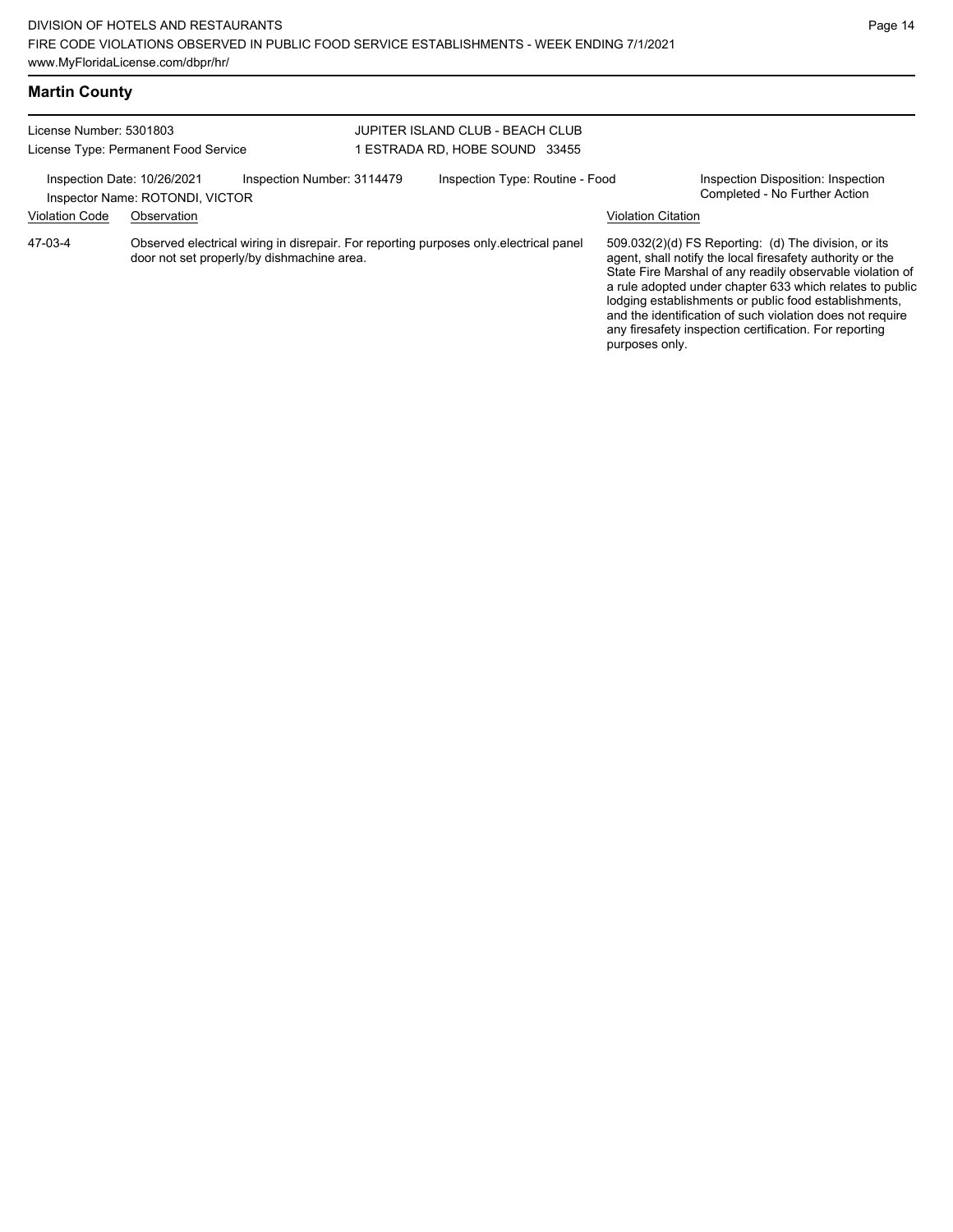**Orange County**

| License Number: 5809908              |                                                                                                                      |                            | LITTLE CAESARS 601                 |                                                                                  |                           |                                                                                                                                                                                                                                                                                                                                                                                                                            |  |  |
|--------------------------------------|----------------------------------------------------------------------------------------------------------------------|----------------------------|------------------------------------|----------------------------------------------------------------------------------|---------------------------|----------------------------------------------------------------------------------------------------------------------------------------------------------------------------------------------------------------------------------------------------------------------------------------------------------------------------------------------------------------------------------------------------------------------------|--|--|
| License Type: Permanent Food Service |                                                                                                                      |                            | 11222 E COLONIAL DR, ORLANDO 32817 |                                                                                  |                           |                                                                                                                                                                                                                                                                                                                                                                                                                            |  |  |
|                                      | Inspection Date: 10/28/2021<br>Inspector Name: VAZQUEZ, JULITZA                                                      | Inspection Number: 3102089 |                                    | Inspection Type: Routine - Food                                                  |                           | Inspection Disposition: Inspection<br>Completed - No Further Action                                                                                                                                                                                                                                                                                                                                                        |  |  |
| Violation Code                       | Observation                                                                                                          |                            |                                    |                                                                                  | <b>Violation Citation</b> |                                                                                                                                                                                                                                                                                                                                                                                                                            |  |  |
| 46-01-4                              | Marked exit/path to marked exit blocked. For reporting purposes only.                                                |                            |                                    |                                                                                  | purposes only.            | 509.032(2)(d) FS Reporting: (d) The division, or its<br>agent, shall notify the local firesafety authority or the<br>State Fire Marshal of any readily observable violation of<br>a rule adopted under chapter 633 which relates to public<br>lodging establishments or public food establishments,<br>and the identification of such violation does not require<br>any firesafety inspection certification. For reporting |  |  |
| 46-04-4                              | Exit door locked. For reporting purposes only.                                                                       |                            |                                    |                                                                                  | purposes only.            | 509.032(2)(d) FS Reporting: (d) The division, or its<br>agent, shall notify the local firesafety authority or the<br>State Fire Marshal of any readily observable violation of<br>a rule adopted under chapter 633 which relates to public<br>lodging establishments or public food establishments,<br>and the identification of such violation does not require<br>any firesafety inspection certification. For reporting |  |  |
| License Number: 5813566              |                                                                                                                      |                            |                                    | CHEDDAR'S CASUAL CAFE                                                            |                           |                                                                                                                                                                                                                                                                                                                                                                                                                            |  |  |
|                                      | License Type: Permanent Food Service                                                                                 |                            |                                    | 12201 E COLONIAL DR, ORLANDO 32826                                               |                           |                                                                                                                                                                                                                                                                                                                                                                                                                            |  |  |
|                                      | Inspection Date: 10/25/2021<br>Inspector Name: VAZQUEZ, JULITZA                                                      | Inspection Number: 3156372 |                                    | Inspection Type: Routine - Food                                                  |                           | Inspection Disposition: Inspection<br>Completed - No Further Action                                                                                                                                                                                                                                                                                                                                                        |  |  |
| Violation Code                       | Observation                                                                                                          |                            |                                    |                                                                                  | <b>Violation Citation</b> |                                                                                                                                                                                                                                                                                                                                                                                                                            |  |  |
| 46-01-4                              | blocking back exit door.                                                                                             |                            |                                    | Marked exit/path to marked exit blocked. For reporting purposes only. Speed rack | purposes only.            | 509.032(2)(d) FS Reporting: (d) The division, or its<br>agent, shall notify the local firesafety authority or the<br>State Fire Marshal of any readily observable violation of<br>a rule adopted under chapter 633 which relates to public<br>lodging establishments or public food establishments,<br>and the identification of such violation does not require<br>any firesafety inspection certification. For reporting |  |  |
| License Number: 5811853              |                                                                                                                      |                            | PIZZA HUT                          |                                                                                  |                           |                                                                                                                                                                                                                                                                                                                                                                                                                            |  |  |
|                                      | License Type: Permanent Food Service                                                                                 |                            |                                    | 10395 NARCOOSSEE RD UNIT 200, ORLANDO 32832                                      |                           |                                                                                                                                                                                                                                                                                                                                                                                                                            |  |  |
|                                      | Inspection Date: 10/26/2021<br>Inspector Name: ALVIS, DAVID                                                          | Inspection Number: 3117383 |                                    | Inspection Type: Routine - Food                                                  |                           | Inspection Disposition: Inspection<br>Completed - No Further Action                                                                                                                                                                                                                                                                                                                                                        |  |  |
| <b>Violation Code</b>                | Observation                                                                                                          |                            |                                    |                                                                                  | <b>Violation Citation</b> |                                                                                                                                                                                                                                                                                                                                                                                                                            |  |  |
| 46-01-4                              | Marked exit/path to marked exit blocked. For reporting purposes only.<br>- multiple trash cans ** Repeat Violation** |                            |                                    |                                                                                  |                           | 509.032(2)(d) FS Reporting: (d) The division, or its<br>agent, shall notify the local firesafety authority or the<br>State Fire Marshal of any readily observable violation of<br>a rule adopted under chapter 633 which relates to public<br>lodging establishments or public food establishments,<br>and the identification of such violation does not require<br>any firesafety inspection certification. For reporting |  |  |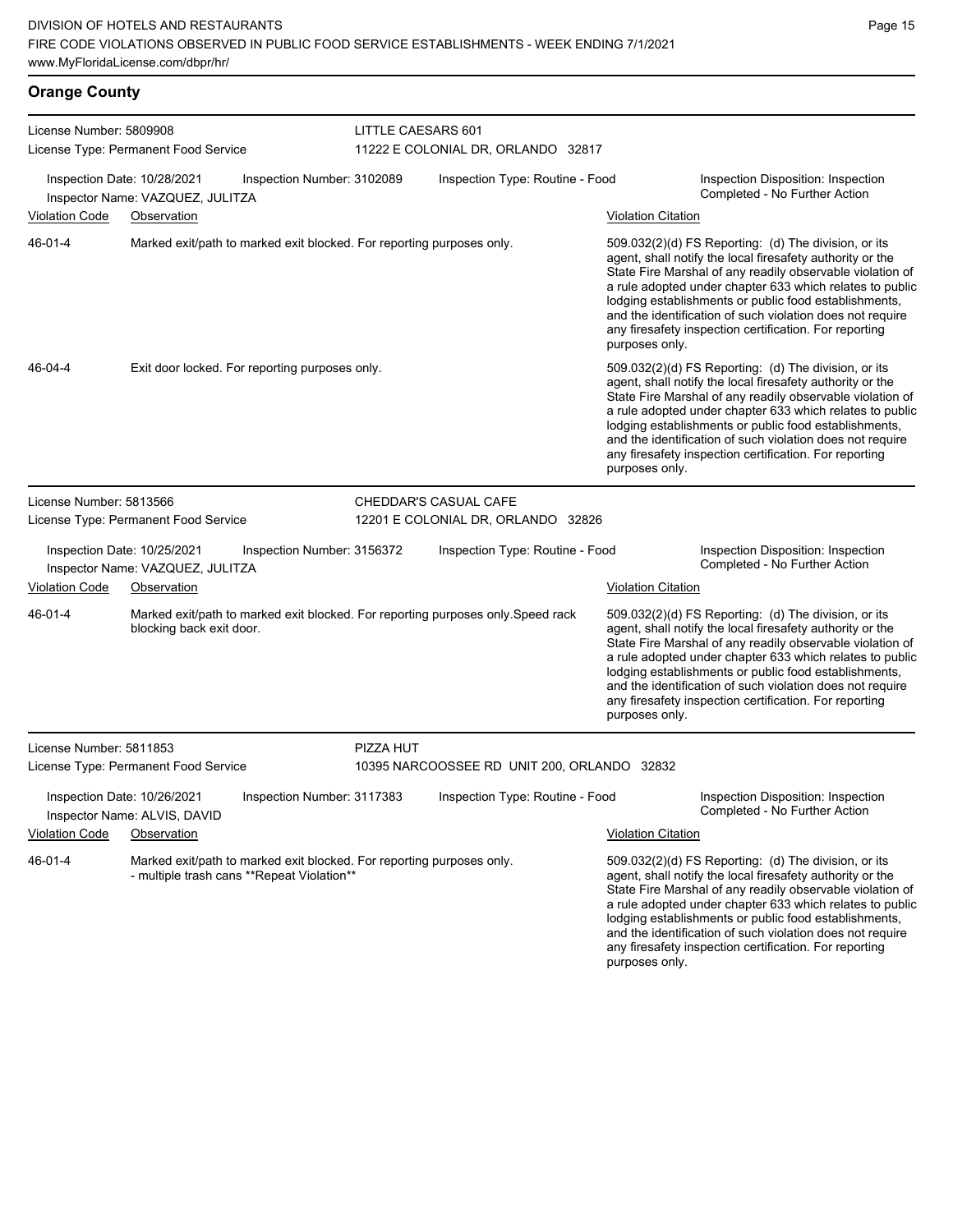|  | <b>Orange County</b> |
|--|----------------------|
|--|----------------------|

| License Number: 5814910<br>License Type: Permanent Food Service |                                                                                                            |  | MOMO BLESSING BAKERY INC<br>1350 HOLDEN AVE STE 105, ORLANDO, 32839 |                                                                                                                                                                                                                                                                                                                                                                                                                                              |                                           |  |
|-----------------------------------------------------------------|------------------------------------------------------------------------------------------------------------|--|---------------------------------------------------------------------|----------------------------------------------------------------------------------------------------------------------------------------------------------------------------------------------------------------------------------------------------------------------------------------------------------------------------------------------------------------------------------------------------------------------------------------------|-------------------------------------------|--|
| Inspection Date: 10/29/2021<br><b>Violation Code</b>            | Inspection Number: 3136977<br>Inspector Name: PASIECKI, VICTORIA<br>Observation                            |  | Inspection Type: Routine - Food                                     | <b>Violation Citation</b>                                                                                                                                                                                                                                                                                                                                                                                                                    | Inspection Disposition: Warning<br>Issued |  |
| 46-01-4                                                         | Marked exit/path to marked exit blocked. For reporting purposes only.<br>Equipment blocking rear exit door |  |                                                                     | 509.032(2)(d) FS Reporting: (d) The division, or its<br>agent, shall notify the local firesafety authority or the<br>State Fire Marshal of any readily observable violation of<br>a rule adopted under chapter 633 which relates to public<br>lodging establishments or public food establishments,<br>and the identification of such violation does not require<br>any firesafety inspection certification. For reporting<br>purposes only. |                                           |  |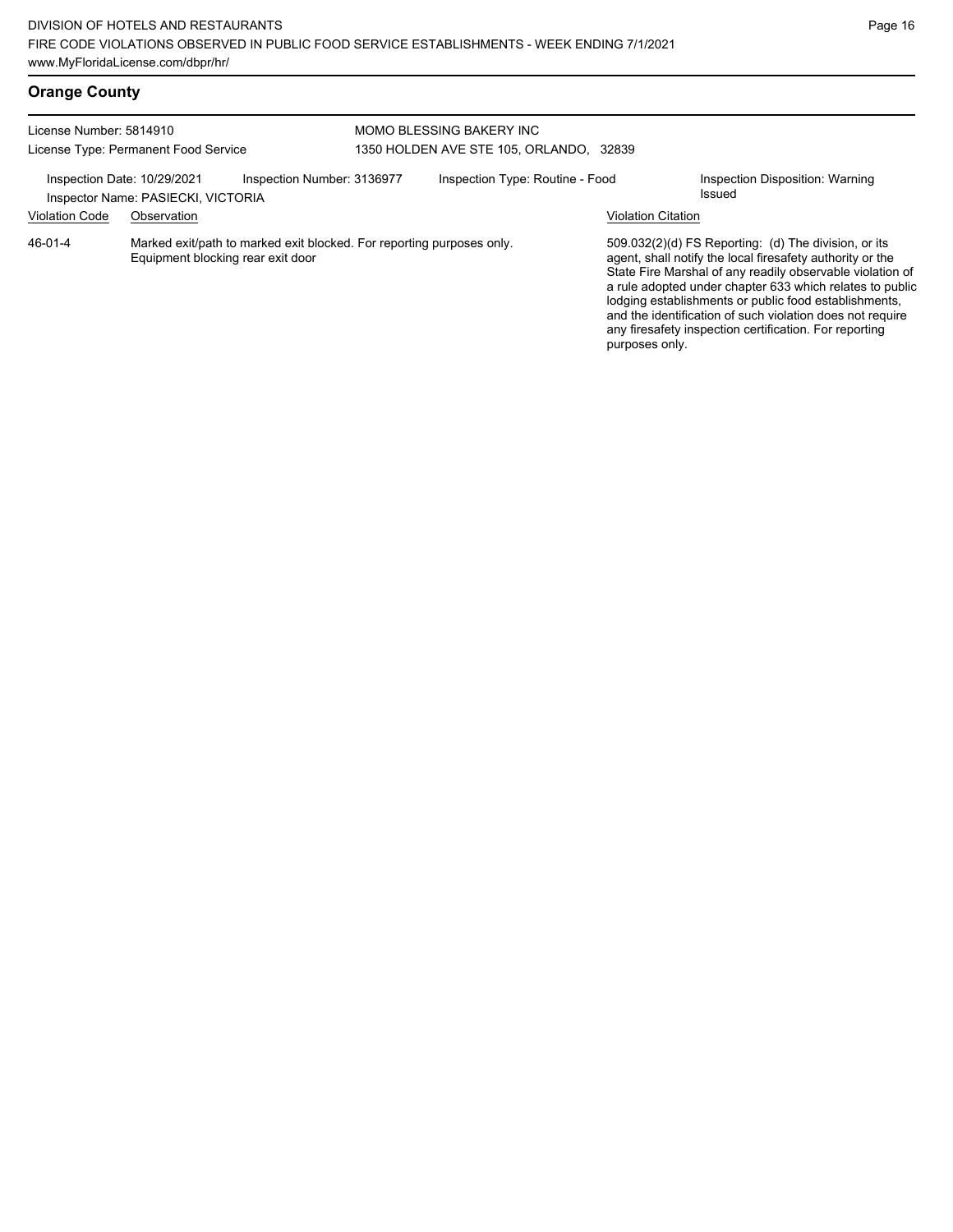### **Osceola County**

License Number: 5911542 License Type: Permanent Food Service TIJUANA FLATS 6113 W IRLO BRONSON MEMORIAL HWY, UNIT 101, KISSIMMEE 34747 Inspection Date: 10/26/2021 Inspection Number: 3151016 Inspection Type: Routine - Food Inspection Disposition: Call Back -

Inspector Name: IRVEN, RYAN

Violation Code Observation Violation Citation

- From initial inspection : Marked exit/path to marked exit blocked. For reporting purposes only. Back door blocked by trash can. Manager corrected \*\*Corrected On-Site\*\* - From follow-up inspection 2021-10-26: \*\*Time Extended\*\* 46-01-4

509.032(2)(d) FS Reporting: (d) The division, or its agent, shall notify the local firesafety authority or the State Fire Marshal of any readily observable violation of a rule adopted under chapter 633 which relates to public lodging establishments or public food establishments, and the identification of such violation does not require any firesafety inspection certification. For reporting purposes only.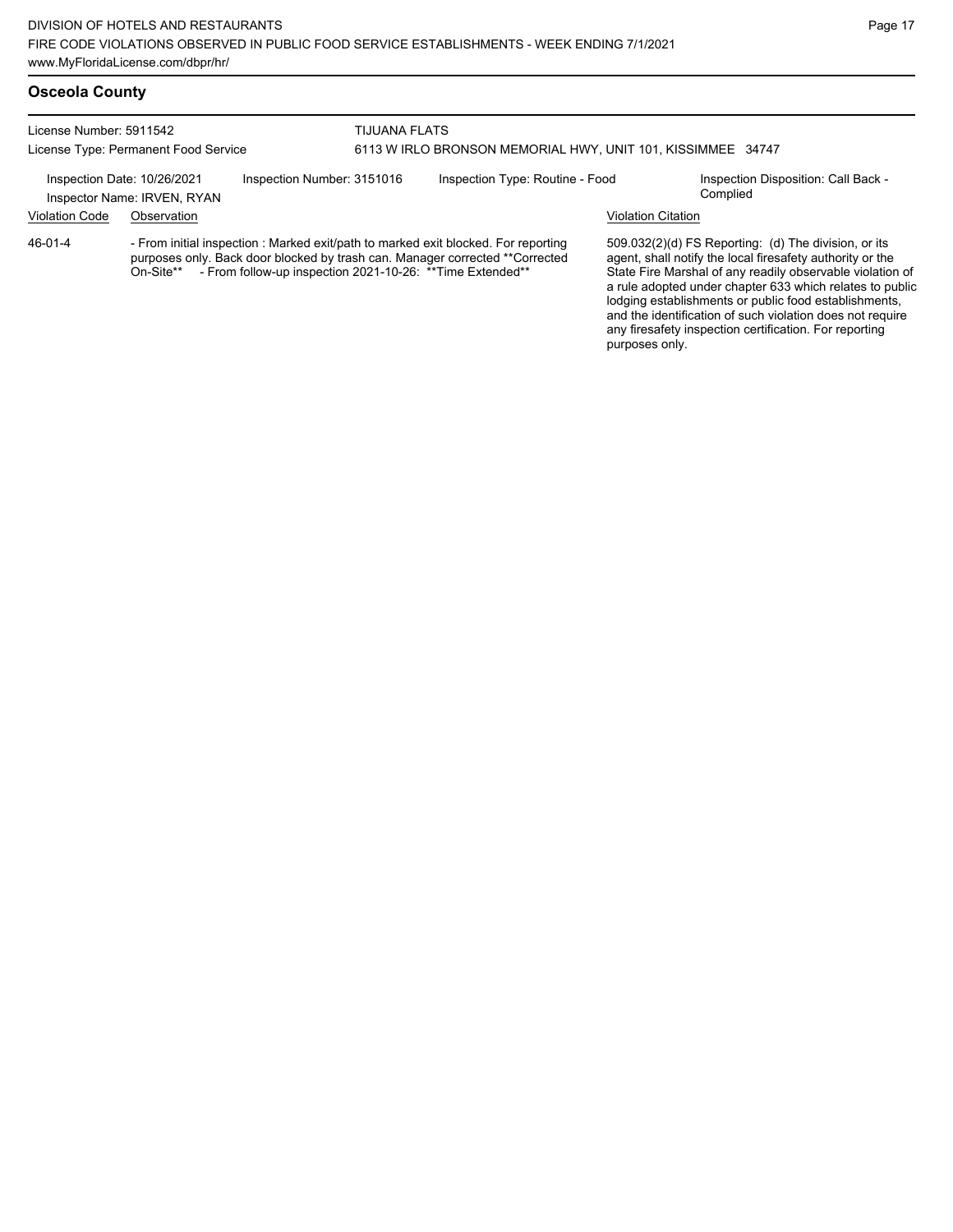| License Number: 6005435<br>License Type: Permanent Food Service  |                                                                                                                          |                                                                                                                                                                                                                                                                                                                                                  | DEL AIRE GOLF CLUB                           |                                                                                                                                                                                                                                                                                                                                                                                                                                                                                                          |                                                 |  |
|------------------------------------------------------------------|--------------------------------------------------------------------------------------------------------------------------|--------------------------------------------------------------------------------------------------------------------------------------------------------------------------------------------------------------------------------------------------------------------------------------------------------------------------------------------------|----------------------------------------------|----------------------------------------------------------------------------------------------------------------------------------------------------------------------------------------------------------------------------------------------------------------------------------------------------------------------------------------------------------------------------------------------------------------------------------------------------------------------------------------------------------|-------------------------------------------------|--|
|                                                                  |                                                                                                                          |                                                                                                                                                                                                                                                                                                                                                  | 4646 WHITE CEDAR LN, DELRAY BEACH 33445-7027 |                                                                                                                                                                                                                                                                                                                                                                                                                                                                                                          |                                                 |  |
| Inspection Date: 10/27/2021<br>Inspector Name: GOODWIN, NICHOLAS |                                                                                                                          | Inspection Number: 3119542                                                                                                                                                                                                                                                                                                                       | Inspection Type: Routine - Food              |                                                                                                                                                                                                                                                                                                                                                                                                                                                                                                          | Inspection Disposition: Call Back -<br>Complied |  |
| <b>Violation Code</b>                                            | Observation                                                                                                              |                                                                                                                                                                                                                                                                                                                                                  |                                              | <b>Violation Citation</b>                                                                                                                                                                                                                                                                                                                                                                                                                                                                                |                                                 |  |
| 48-01-5                                                          | Extended**                                                                                                               | - From initial inspection : No current insurance inspector boiler report or boiler<br>certificate available for boiler. For reporting purposes only. - From follow-up<br>inspection 2021-10-27: Next unannounced. Operator called for inspection. Boiler<br>certificate expired. Boiler on site used for sauna, not food production areas **Time |                                              | 61C-1.004(10) FAC Reporting: (10) Heating and<br>ventilation - The heating and ventilation system shall be<br>kept in good repair or be installed to maintain a<br>minimum of 68 degrees Fahrenheit throughout the<br>building. The insurance inspectors boiler report is<br>required annually for power boilers and high<br>pressure/high temperature boilers and biannually for low<br>pressure steam or vapor heating boilers and shall be<br>posted in the boiler room. For reporting purposes only. |                                                 |  |
| 48-01-5                                                          | No current insurance inspector boiler report or boiler certificate available for boiler.<br>For reporting purposes only. |                                                                                                                                                                                                                                                                                                                                                  |                                              | 61C-1.004(10) FAC Reporting: (10) Heating and<br>ventilation - The heating and ventilation system shall be<br>kept in good repair or be installed to maintain a<br>minimum of 68 degrees Fahrenheit throughout the<br>building. The insurance inspectors boiler report is<br>required annually for power boilers and high<br>pressure/high temperature boilers and biannually for low                                                                                                                    |                                                 |  |

pressure steam or vapor heating boilers and shall be posted in the boiler room. For reporting purposes only.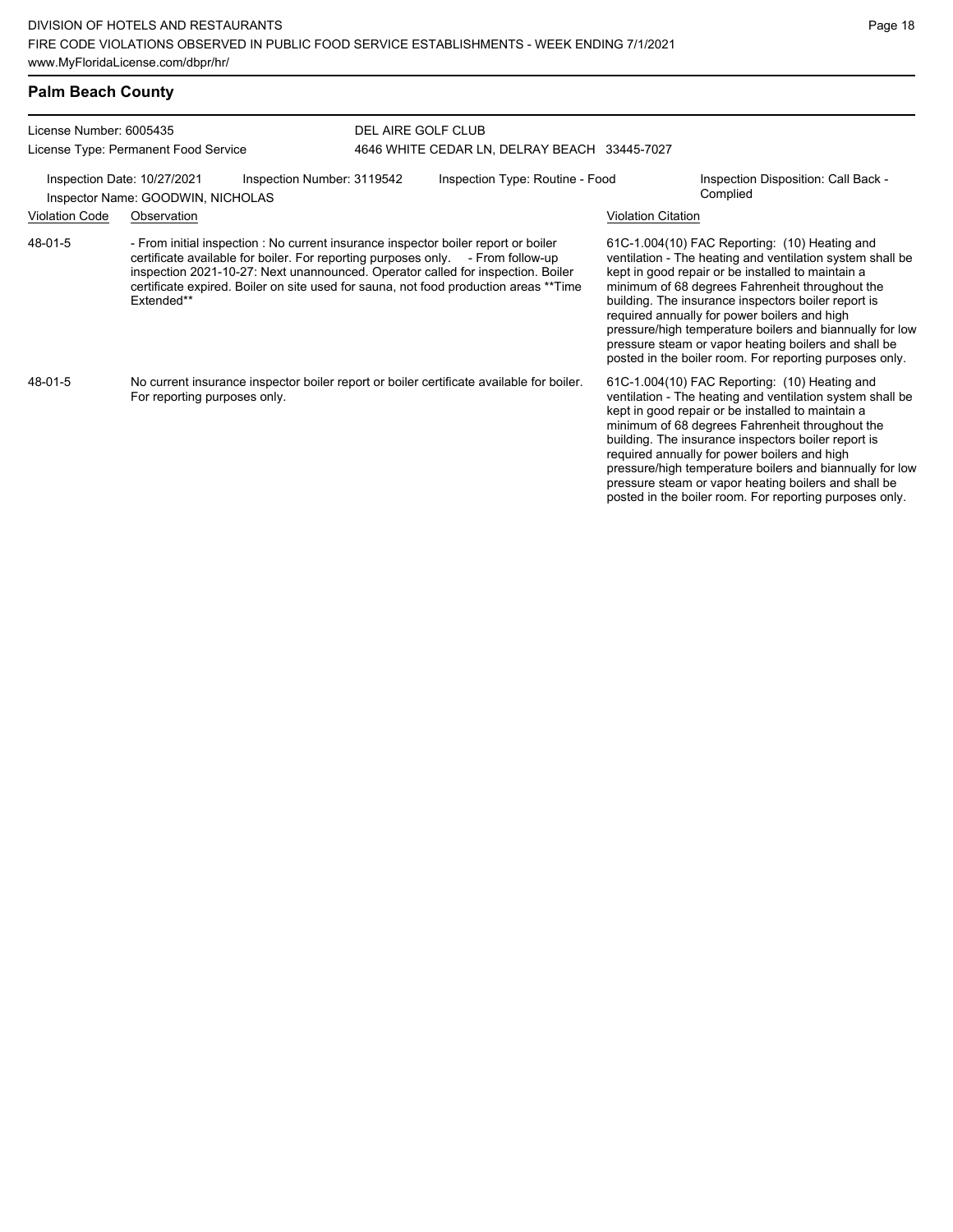# **Pasco County**

| License Number: 6113712<br>License Type: Permanent Food Service |                                                |                            | <b>DUNKIN DONUTS</b><br>28343 STATE ROAD 54, WESLEY CHAPEL 33543           |                           |                                                                                                                                                                                                                                                                                                                                                                                                                                                |  |
|-----------------------------------------------------------------|------------------------------------------------|----------------------------|----------------------------------------------------------------------------|---------------------------|------------------------------------------------------------------------------------------------------------------------------------------------------------------------------------------------------------------------------------------------------------------------------------------------------------------------------------------------------------------------------------------------------------------------------------------------|--|
| Inspection Date: 10/27/2021<br><b>Violation Code</b>            | Inspector Name: COLE, GABRIELLE<br>Observation | Inspection Number: 3105785 | Inspection Type: Routine - Food                                            | <b>Violation Citation</b> | Inspection Disposition: Inspection<br>Completed - No Further Action                                                                                                                                                                                                                                                                                                                                                                            |  |
| 45-02-4                                                         | Extinguisher in red by kitchen exit door.      |                            | Portable fire extinguisher gauge in red zone. For reporting purposes only. |                           | $509.032(2)(d)$ FS Reporting: (d) The division, or its<br>agent, shall notify the local firesafety authority or the<br>State Fire Marshal of any readily observable violation of<br>a rule adopted under chapter 633 which relates to public<br>lodging establishments or public food establishments,<br>and the identification of such violation does not require<br>any firesafety inspection certification. For reporting<br>purposes only. |  |